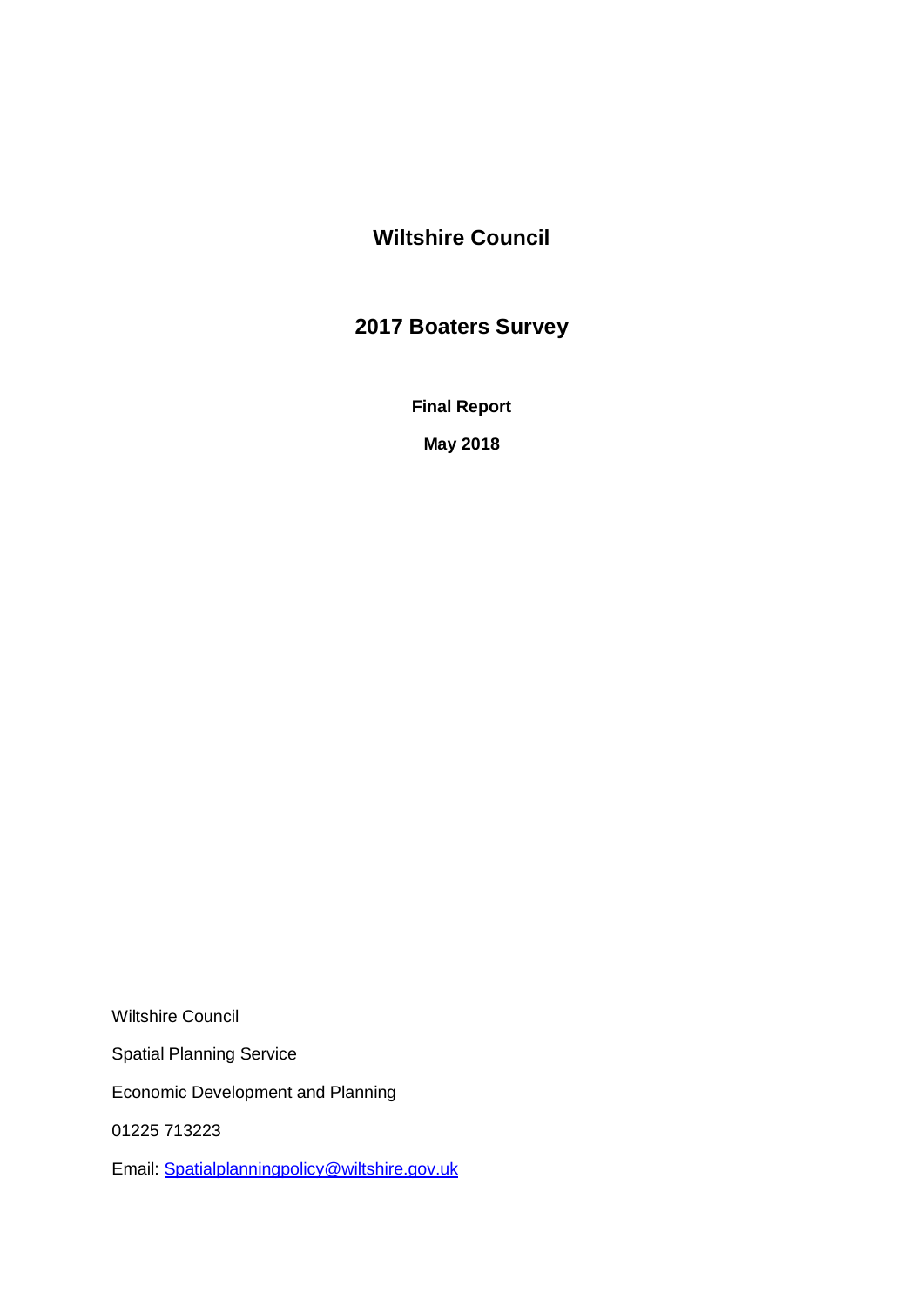# **Contents**

Appendix 1 - Survey results

Appendix 2 - Survey publication material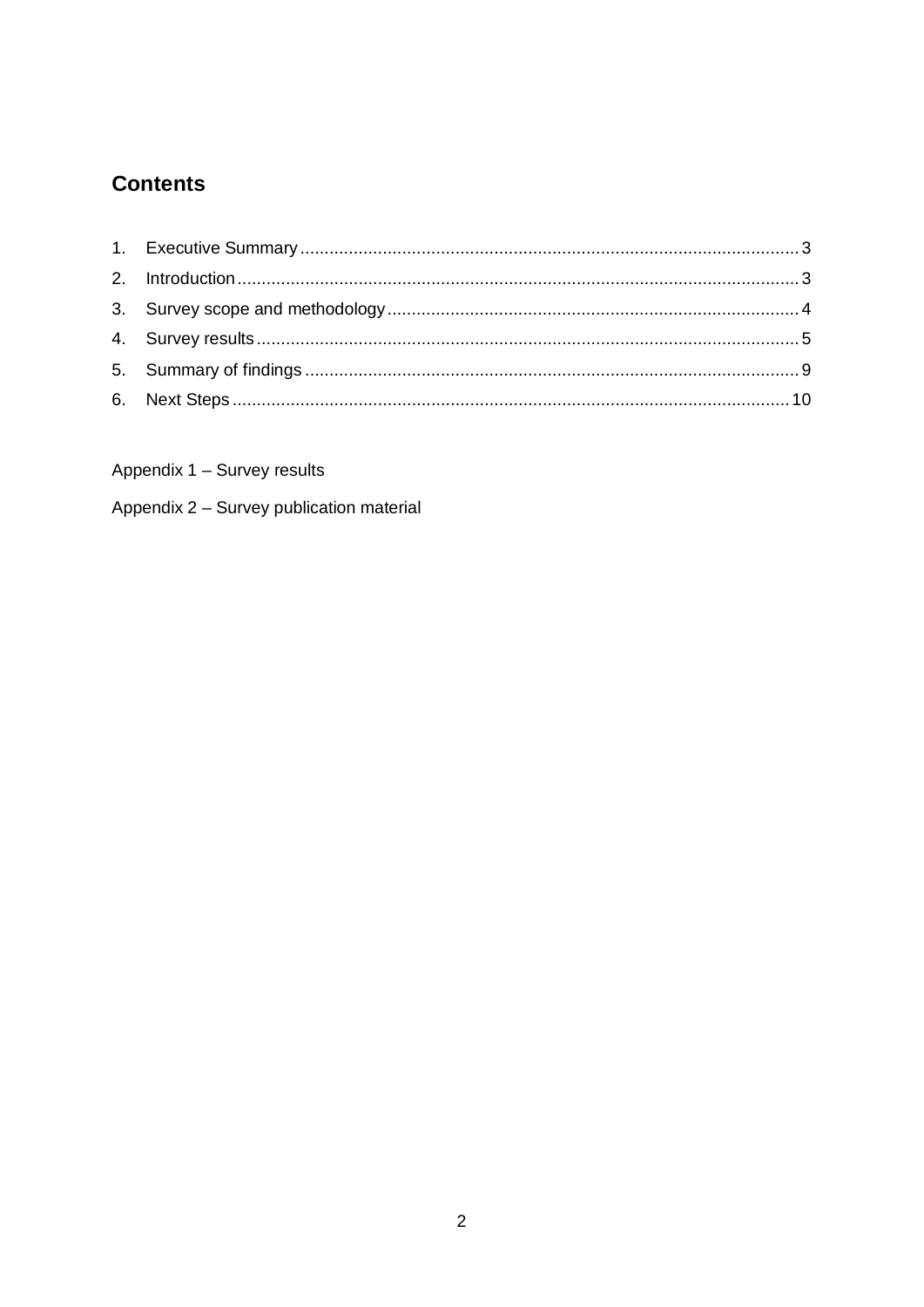# <span id="page-2-0"></span>**1. Executive Summary**

- 1.1 In the summer of 2017 Wiltshire Council undertook a snapshot survey of the boating community on the Kennet and Avon Canal with the aim to collect information about the communities' accommodation needs. The key findings are that additional residential moorings are needed on the Canal. In addition the community would like to see infrastructure improvements to the Canal and its surroundings.
- 1.2 The findings of this survey will complement the evidence base for the Local Plan review currently underway.

# <span id="page-2-1"></span>**2. Introduction**

- 2.[1](#page-2-2) According to Wiltshire Council's records<sup>1</sup>, 559 people lived on a boat on the Kennet and Avon Canal either permanently or temporarily in 2013/14. Any boat that is licensed by the Navigation Authority (Canal & River Trust) may lawfully moor on the towpath for 14 days. There are up to approximately 500 permanent moorings mainly on the offside of the Canal or in marinas which although designated for leisure use have a significant percentage of residential occupation. There are currently 2 permanent moorings on the Canal in Wiltshire that have planning consent for residential mooring.
- 2.2 Section 124 of the Housing and Planning Act 2016 inserted a new Section into the Housing Act 1985 requiring that Local Authorities assess the accommodation needs of persons residing in houseboats within their district. The Government published draft guidance<sup>[2](#page-2-3)</sup> in March 2016 to local housing authorities on the periodical review of housing needs (caravans and houseboats). The Government recommends in its guidance that the local housing authority or partnership conduct a specialist survey and / or qualitative research to obtain this information.
- 2.3 The Council's Traveller Strategy Action Plan contains an action to gain intelligence and develop a better understanding of the cross-border boater community and issues in conjunction with neighbouring Local Authorities in order to inform Council policy. In order to deliver on this action and in response to the new legislative requirements Wiltshire Council has therefore undertaken a survey amongst the boating community in its area in the summer of 2017 and its results are presented in this report. They will inform the Council's work on the Local Plan and delivering its Traveller Strategy, and more specifically, planning for the needs of the boating community in its area. Consultation on the emerging Local Plan is scheduled for autumn 2018 in the published Local Development Scheme.

<span id="page-2-3"></span><span id="page-2-2"></span><sup>&</sup>lt;sup>1</sup> Wiltshire Council (2014): Wiltshire JSA for Health and Wellbeing<br><sup>2</sup> Department for Communities and Local Government: Draft guidance to local housing authorities on the periodical review of housing needs - Caravans and Houseboats (March 2017)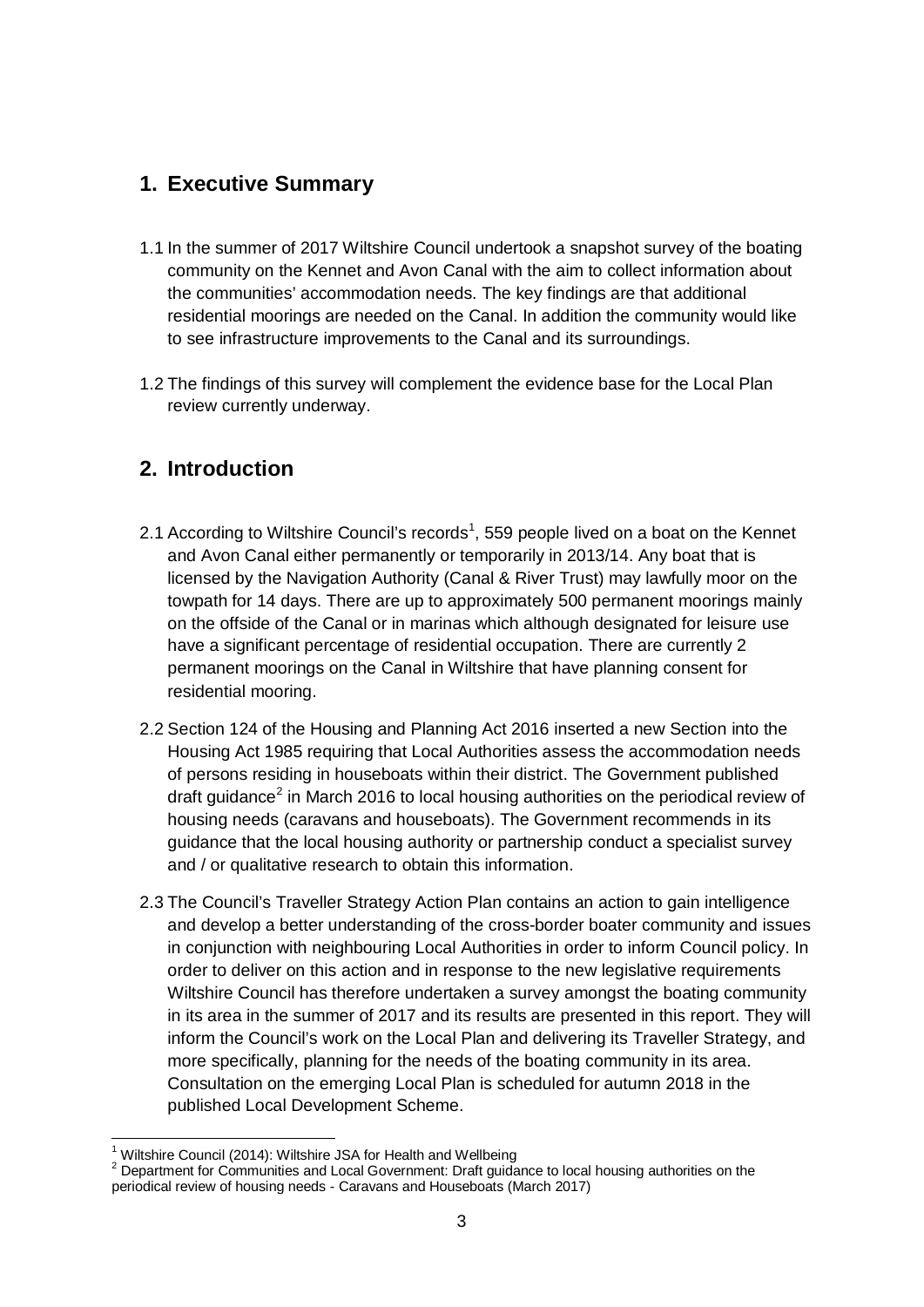- 2.4 This report will also be used to inform further cooperation with neighbouring local authorities who share a section of the Kennet and Avon Canal, namely: Bristol City Council; Bath and North East Somerset Council (BANES), West Berkshire Council and Reading Borough Council. Planning for the accommodation needs of boaters will also require close cooperation with the Canal and Rivers Trust (CRT) who controls the immediate towpath along the Canal; stakeholders such as environmental agencies; local landowners, the boating community, and others through formal and informal consultation.
- 2.5 The draft guidance states that additional information can be used in the assessments such as information on private authorised sites and moorings – numbers permitted on each site; type of planning permission; restrictions on occupancy; information from recent applications, whether successful or unsuccessful, or enforcement action; data from other service providers – e.g. health and education; information gathered by traveller groups or representative bodies.. This report focuses purely on the survey undertaken in summer 2017.

# <span id="page-3-0"></span>**3. Survey scope and methodology**

- 3.1 In preparation for the survey, council officers held several meetings with neighbouring authorities and the Canal and Rivers Trust in the spring of 2017. The CRT helpfully shared the questionnaire for a survey it undertook amongst the boating community in London in 2016/7. Work undertaken by neighbouring B&NES Council also informed the development of the survey questionnaire:
- 3.2 Through the Water Space Project B&NES has been working in Partnership with the Canal & River Trust, Wessex Water and the Environment Agency to get a better understanding of the needs and requirements of live-aboard boaters in B&NES area<sup>[3](#page-3-1)</sup>. Further to this B&NES undertook a Boater Survey<sup>[4](#page-3-2)</sup> – 102 responses were received.
- 3.3 The questionnaire was also reviewed by the Council's New Housing Team before it went live.
- 3.4 The survey questionnaire was built to capture the essential information on need for additional moorings. However in addition it allowed for the return of general information on household demographics, type of boat used etc. A marked up copy of the questionnaire is provided at Appendix 1.
- 3.5 The Wiltshire questionnaire was available online and details were made available via the boating community online network, social media, Canal & River Trust, and Wiltshire Council online publicity. It was also made available as hard copy at local libraries, health centres and surgeries to capture households with no or intermittent access to the internet. Copies were provided to the Kennet and Avon Boating

<span id="page-3-1"></span> $3$  A project scope is included on  $\frac{www.waterspacebath.org.uk}{\text{See the headline findings and questionnaire here:}}$ 

<span id="page-3-2"></span><http://www.bathnes.gov.uk/services/environment/river-and-canal/boater-survey-2016>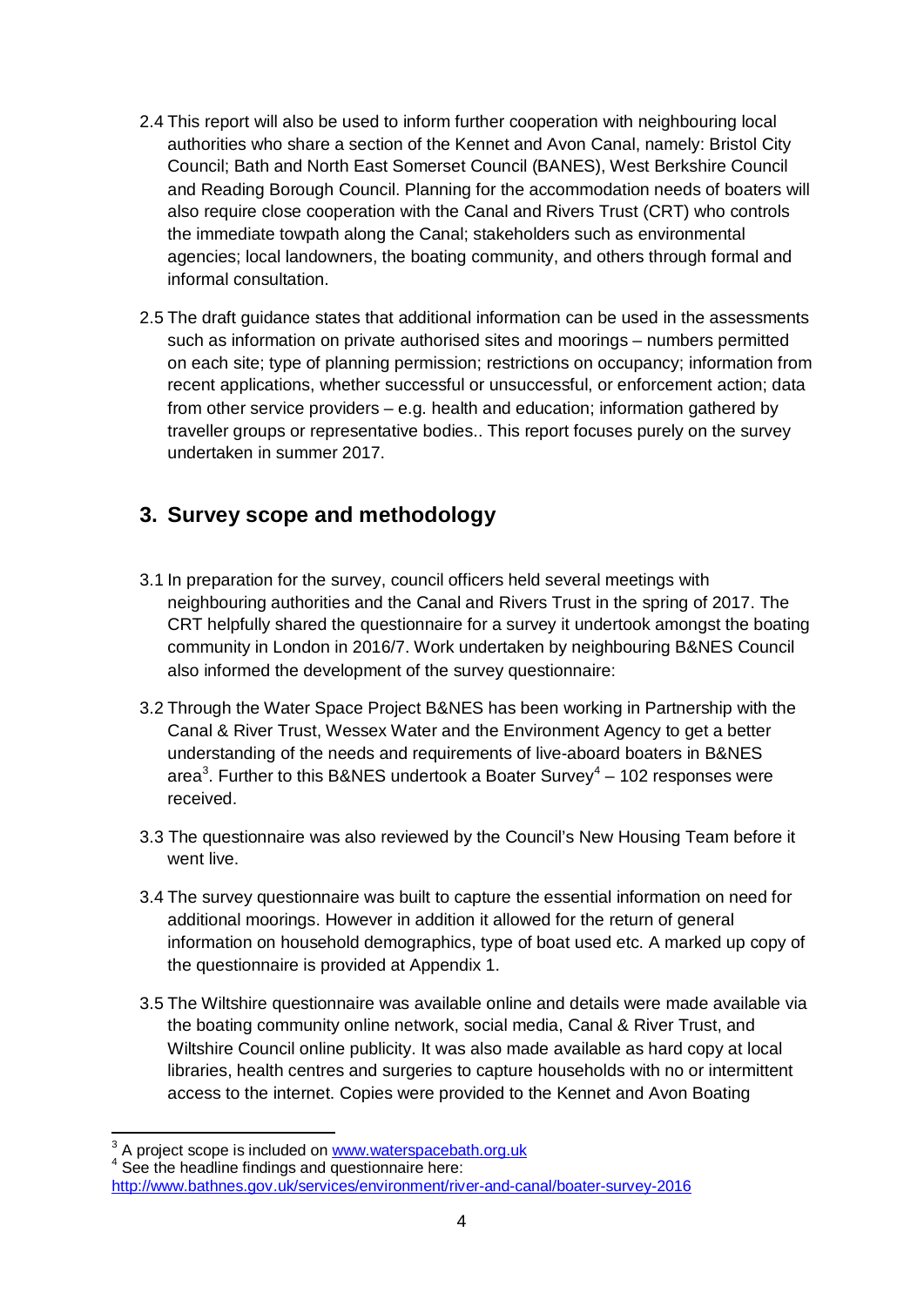Community Group and the Julian House Travelling Community Support Service to increase survey penetration. The survey was also advertised on CRT notice boards. Selected publication material is appended to this report at Appendix 2. The survey ran during July to September 2017.

3.6 The survey results and responses received by letter were collected as raw data by the Council's Communities and Communication Team. Further statistical work was then undertaken by council officers. All individual survey returns remain anonymous.

# <span id="page-4-0"></span>**4. Survey results**

- 4.1 In total, 137 responses were received. There are approximately 500 boats used for residential purpose in Wiltshire and in 2013/14, 559 people were estimated living on a boat in the county, so this is overall a good response rate.
- 4.2 The majority of respondents stated that they use their boat as their primary home (117). 94 stated that they are continuous cruisers who live aboard most of the year. Out of the 137 respondents, 33 live on their boat with a home mooring. 97 respondents stated that they spend 365 nights on their boat and a further 20 stated that they spend approximately three quarters of the year (275 nights) on their boat. 65 respondents confirmed that they have been living over 5 years on their boat; and 39 stated between 2 and 5 years.
- 4.3 The majority of people who live on their boat the majority of the time are over 16, with the biggest age groups being those aged 45-54 (37), followed by 35-44 (36), and 55- 64 (32). Only 24 people are 16 years old or younger. There were only two households who stated that 3 people lived on their boat, so the majority of households consist of only 1 or 2 people.
- 4.4 The majority of respondents stated that they have a narrow boat (100), being of 7 ft width or under (99). Most boats are of 50-70 ft length (86), whereas 40 are of 30-50 ft length. The majority of boats have 1 bedroom (75) or two bedrooms (39).
- 4.5 110 respondents own their boat outright. Only 14 respondents stated that they own their boat with a mortgage or loan; and 9 boats are in shared ownership. Only 1 respondent stated that they rent their boat privately.
- 4.6 Given their transient way of life the survey sought to find out more about respondent's local connection. More than one answer could be provided and the answers with the highest total were 'registered with a doctor in Wiltshire' (78), 'work in Wiltshire' (55), or 'registered to vote in the county' (53). The low number of respondents sending their children to school in Wiltshire (10) is roughly consistent with the low number of children who live on boats the majority of the year and are of 16 years of age or younger, as confirmed above (24).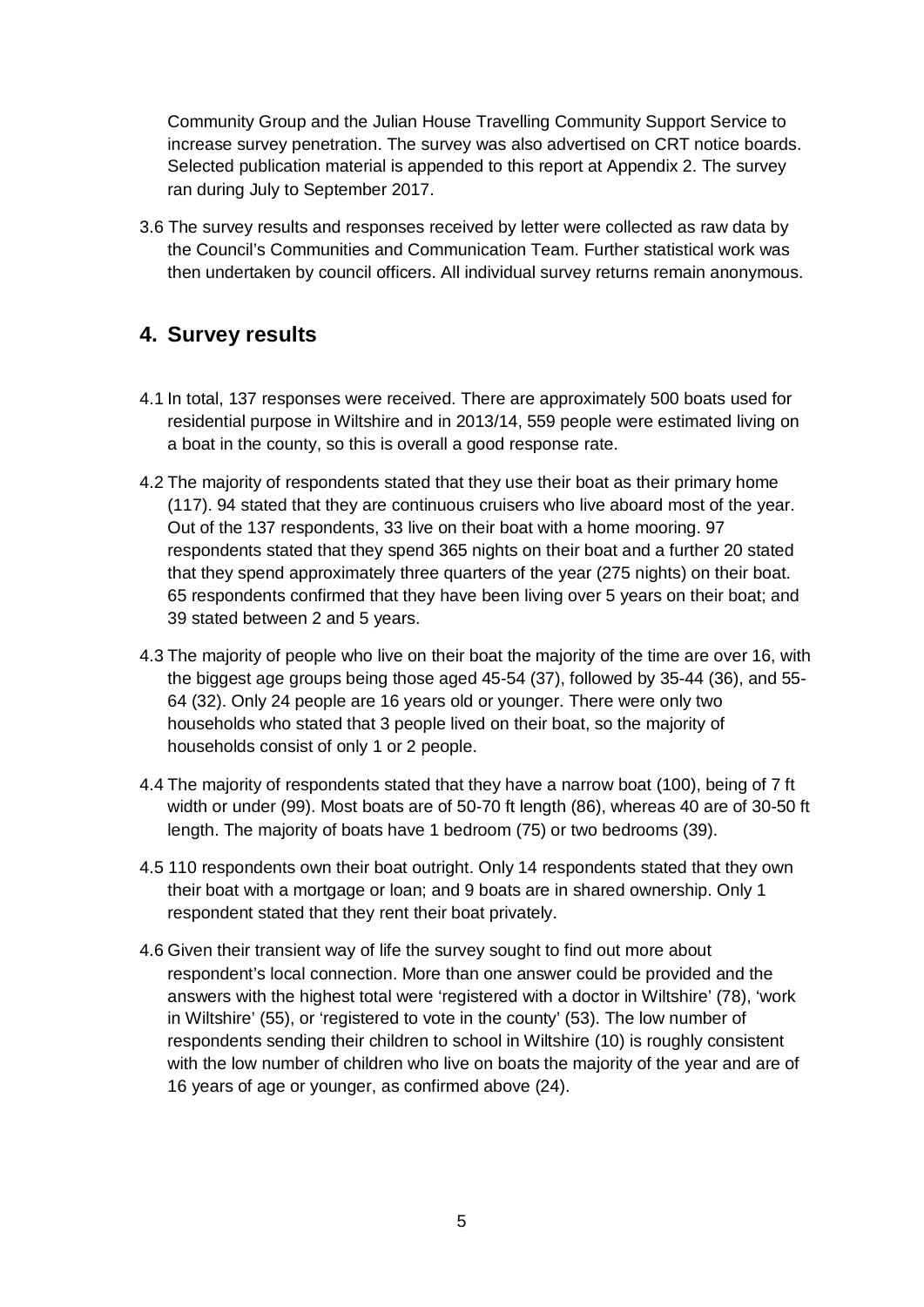

- 4.7 The main motivations for living on a boat were 'being attracted to the waterway environment' (114), 'sustainable low-impact living' (94), 'alternative to mainstream living' (82) and 'being part of the waterway community' (78). Living and working from a boat was only stated 23 times closely behind 'personal and family reasons' (25).
- 4.8 Asked if lower costs of living is a major reason for living on a boat 38 respondents neither agreed nor disagreed, but 36 agreed and 25 strongly agreed. Only 28 disagreed and 9 strongly disagreed.
- 4.9 Out of 137 respondents, 49 found it difficult to find access to facilities in the Wiltshire waterway area to carry out maintenance on their boat. 43 stated that it was neither easy nor difficult, and 28 said it was easy. 9 respondents stated it was very easy and 6 stated they found it was very difficult.
- 4.10 Only 37 respondents stated that they had no interest in a permanent mooring on the Canal if they were more readily available. 55 respondents said they have some interest and 43 are absolutely interested in a permanent mooring.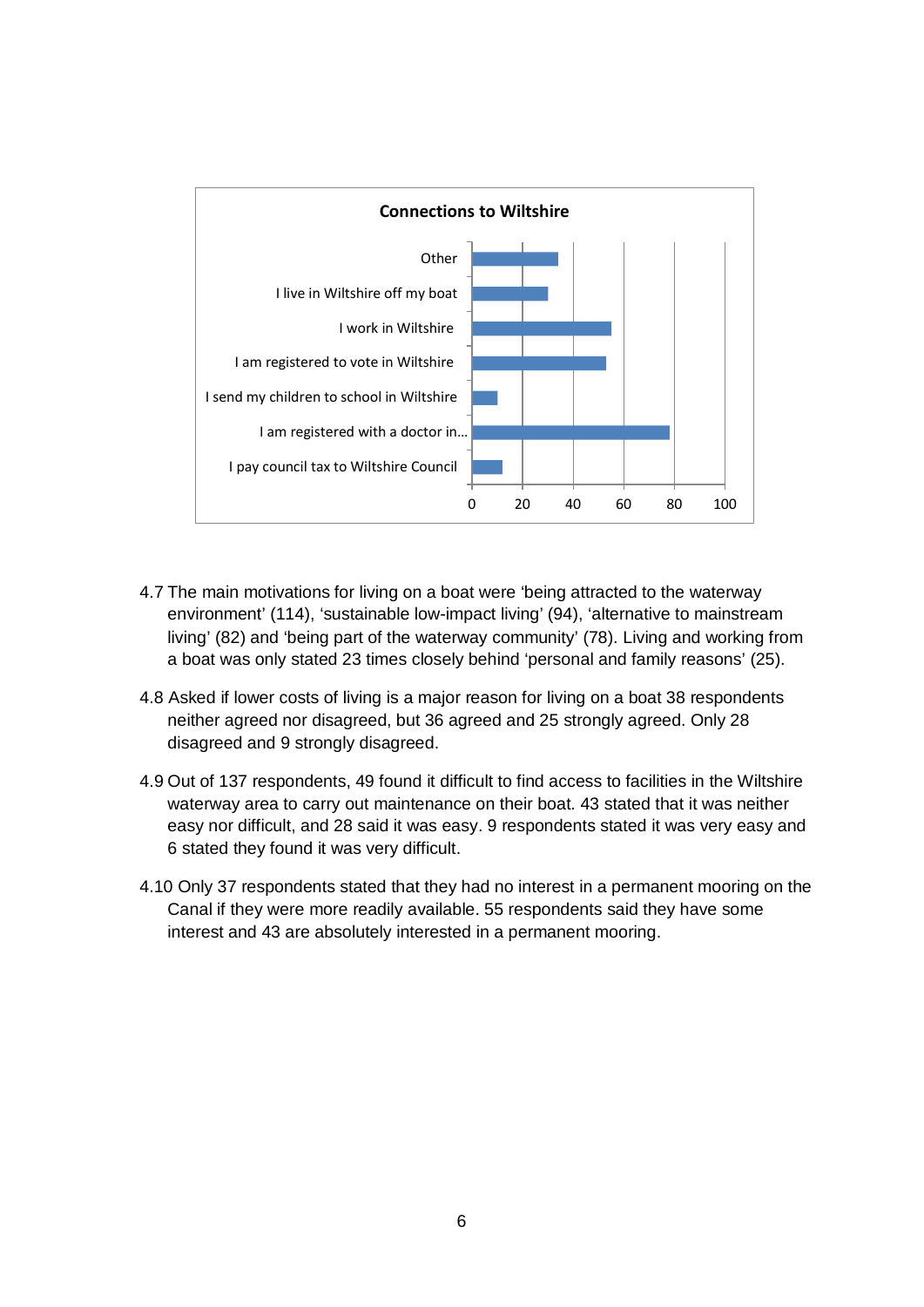

4.11 Households were asked which factors they would score important if they were choosing a permanent mooring with more than 1 answer possible. The highest scores went to 'car parking nearby' (63), 'road access' (60) and 'attractive scenery and surroundings' (60) which respondents deemed 'very important'. Cost (60) and good services nearby for example sewage and rubbish disposal (50) were also deemed very important or important; and so was avoiding any flood risk (45 and 39 respectively). Access to schools was mainly deemed very unimportant (42) which is consistent with the low number of children of school age living on boats. Access to health services was rated important (37) but was also rated neither important nor unimportant (32).

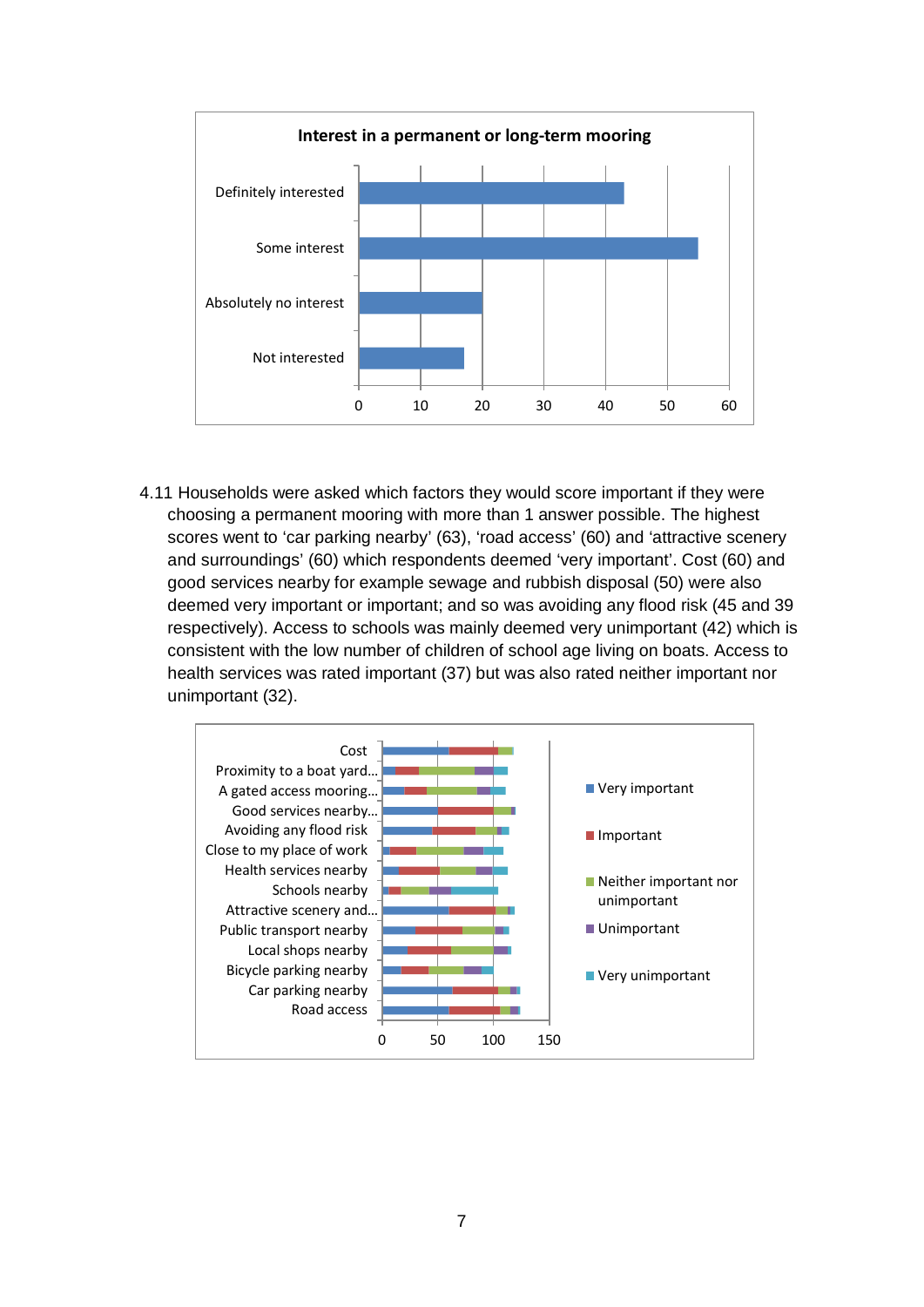- 4.12 Asked which type of mooring respondents would consider taking if they wanted to move or change their current location, the most popular choice was 'a permanent mooring on the non-towpath side of the main canal with full services' (83) closely followed by 'a permanent mooring on the non-towpath side of the main canal with no services' (72) and 'a permanent mooring in a small off line canal basin or lay-by with full services' (68). Choices of permanent moorings in a marina with either no or full services were less popular (12 and 33 ticks respectively).
- 4.13 Following on from this boaters were asked which type of provider they would consider taking a mooring from. A not for profit operator, for example an RSL or community-run provider, was the option mostly preferred (101) followed by Wiltshire Council (98), a private operator (78) or the CRT (74). 31 respondents stated that they had no preference.
- 4.14 Boaters were also asked what one thing they would like to see improved on the Canal. All responses to this question can be viewed at Appendix 1. The majority of respondents would like to see more facilities like water supply and rubbish disposal; car parking; maintenance to the canal, locks and towpath; more moorings; and reduction in the number of hire boats. Asked if there were particular locations where boaters would like to see improvements, responses indicate that the entire canal should be improved. Particular locations mentioned were Bradford on Avon; and the section between Devizes-Pewsey-Hungerford.
- 4.15 Lastly boaters were asked about their gender, age and ethnicity. Out of 137 respondents, 74 stated they were male and 54 female. 6 preferred not to say. The majority of respondents were 45-55 of age (39), 55-64 (32), 35-44 (30). 19 respondents were of age 65-74; and 15 were between 25 and 34 years old.

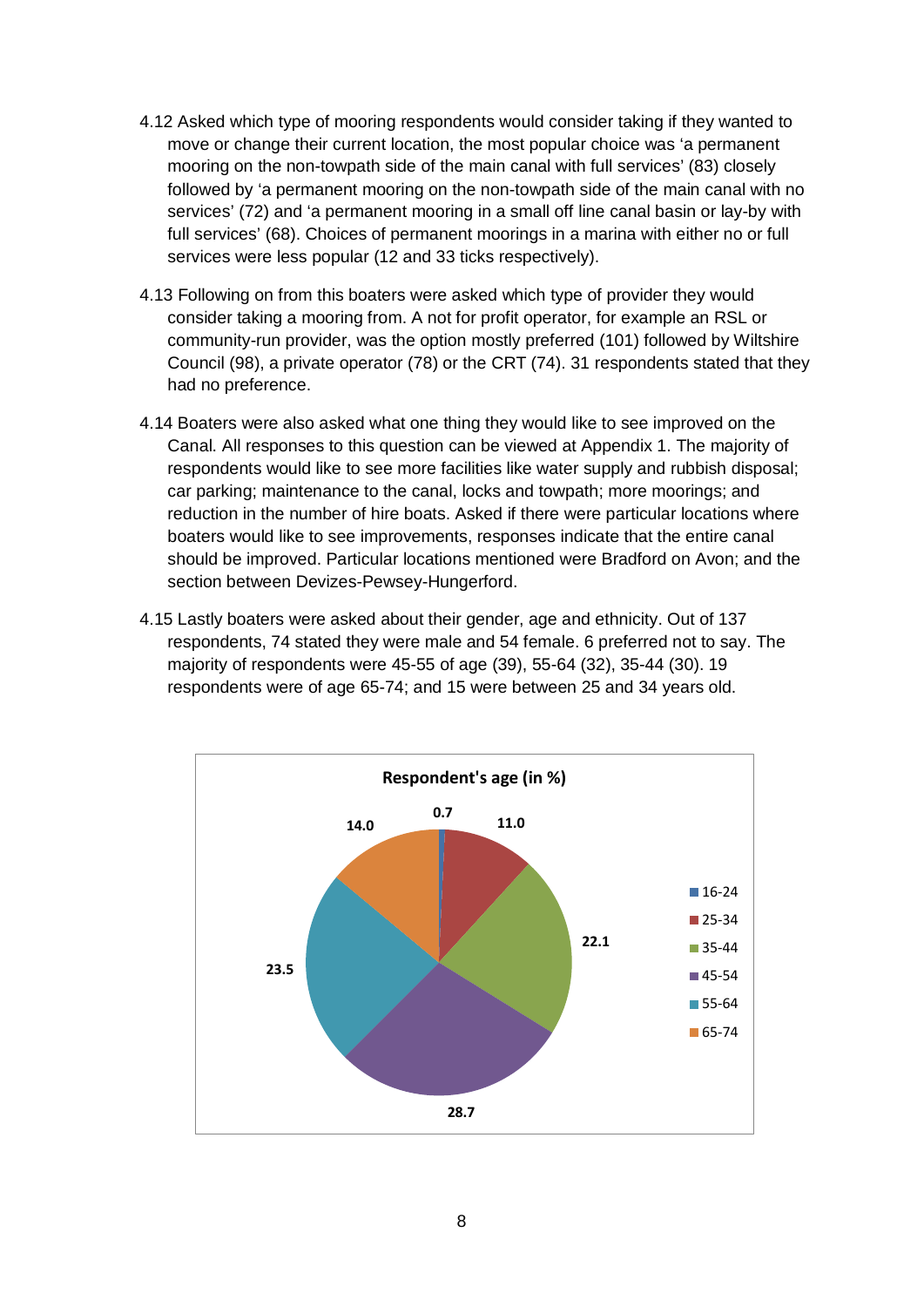- 4.16 Almost all respondents stated that they were of white British ethnicity (126). Out of 137 respondents, 11 considered themselves to be gypsy or traveller; 13 new traveller/new age traveller; 31 bargee; 1 fairground or circus family; and the majority of respondents stated they were none of the above.
- 4.17 Forty-five respondents stated that they were full-time employed (30 hours or more per week); employed part time (18) or self-employed (31). 26 respondents were retirees. A small number of respondents were unemployed or involved in voluntary work or carers.

#### *Selected cross-tabulation analysis*

- 4.18 In addition to the direct responses to questions it was important to look more specifically at the issue of mooring provision and whether there were correlations between responses. The findings are summarised below.
- 4.19 Ninety-eight respondents in total have some interest or a strong interest in a permanent mooring on the Canal. In terms of the types of permanent/long-term mooring considered, 58% of those who considered Wiltshire Council to be a possible provider also preferred a non-towpath mooring with full services, or, secondly, an offline or layby with full services (51%). Cross tabulation also revealed that those who considered a not-for-profit-operator would also prefer a non-towpath mooring with full services (66 %). Unsurprisingly, 76% of 89 respondents who call their boat the primary residence and are continuous cruisers are also interested in a permanent mooring.
- 4.20 It was not possible to arrive at a definite number of moorings required to meet immediate need. While 98 respondents stated that they had some interest or a definite interest in a permanent mooring this does not necessarily translate into an immediate need for 98 moorings. As most boater households consist of 1-2 persons it could be that in a two person household both individuals responded to the survey. This cannot be verified however.

# <span id="page-8-0"></span>**5. Summary of findings**

5.1 This survey was intended to provide information on the accommodation needs of boaters on the Kennet & Avon Canal in Wiltshire in the summer of 2017. A total of 137 responses were received. The survey was accessible online and by way of hard copy. The results suggest that living on a boat is a lifestyle choice made by people of adult age. Only a small number of those who live on a boat are of an age below 16. For this reason, household interviews may not be the most appropriate way of projecting future need. Rather, the historic net number of boats on the Canal (year on year) may point towards future need; and the findings of other studies locally and nationally, that look at houseboats as a form of affordable housing.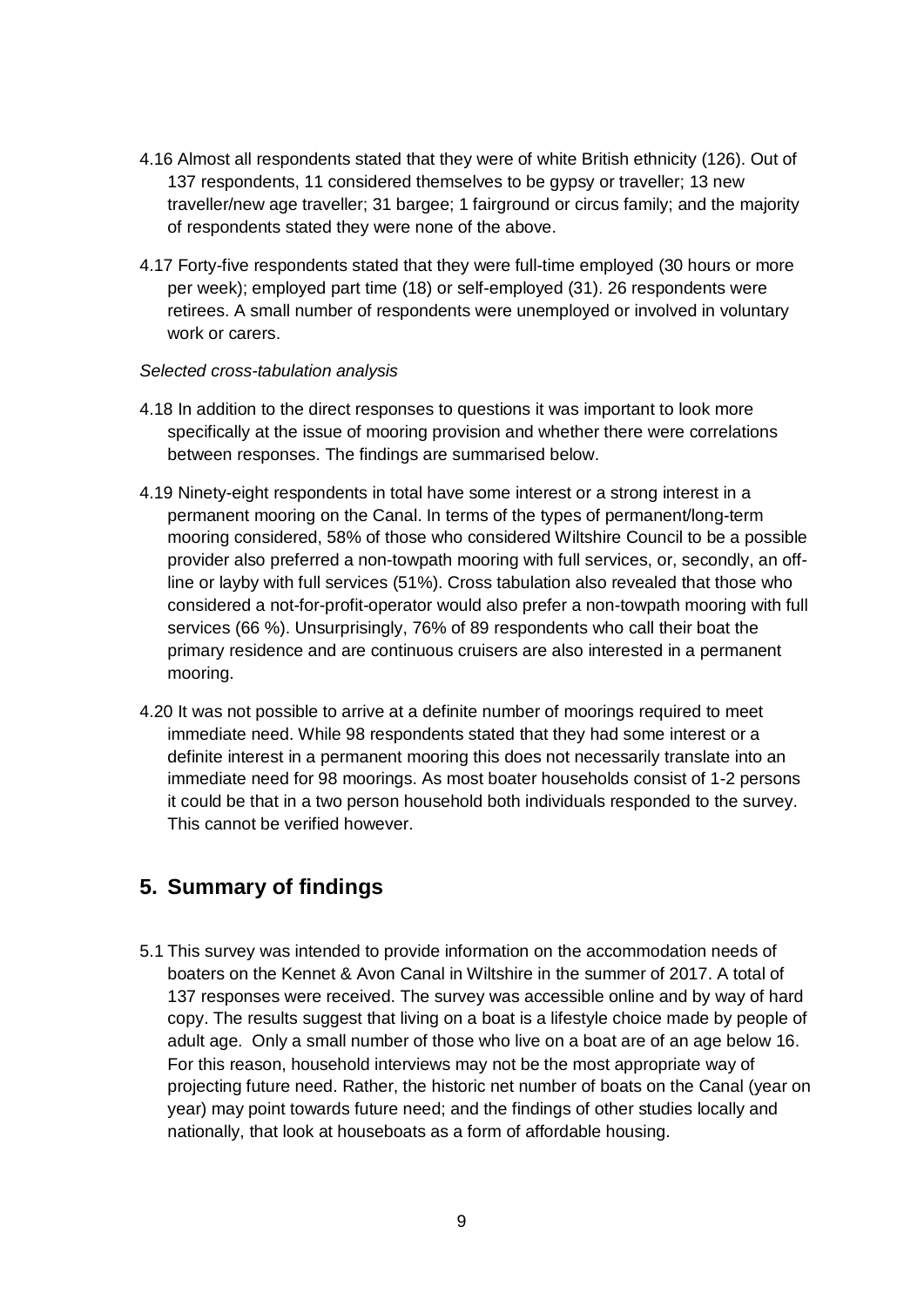- 5.2 The key findings are that there is a need for additional moorings on the Kennet & Avon Canal. Only 33 out of 137 respondents confirmed that they have a home mooring. 98 respondents expressed some or a definite interest in a permanent mooring on the Canal although this does not necessarily translate into an immediate need for 98 moorings. Nonetheless it does indicate that additional moorings should be provided. Respondents preferred non-for-profit organisations or Wiltshire Council as a provider.
- 5.3 The survey also provided useful information regarding improvements the community would like to see at or in the vicinity of the Canal. In land-use planning terms, provision of moorings, road access and car parks, and points for water supply, foul water disposal, and refuse disposal/recycling points were listed as the most important improvements. Other requests for improvements are directed at the CRT who manages the waterway and immediate towpath; for example dredging and general maintenance of canal infrastructure.
- 5.4 Taking together this strongly indicates a need for additional moorings and improvement of infrastructure at the Kennet and Avon Canal based on what boaters said in response to the survey.

# <span id="page-9-0"></span>**6. Next Steps**

The results of this survey suggest the following actions:

- Invite the Kennet and Avon Boating Community and the Canals and Rivers Trust to comment on the draft report and proposed actions.
- Discuss with neighbouring authorities how, using these findings, a better understanding of this growing population through regular, coordinated monitoring can be developed
- Publish the final report as evidence to the Wiltshire Local Plan Review.
- Develop, through the review of the Wiltshire Local Plan, a strategy for the facilities needed to support the boating community referenced in this report
- Research best practice in providing and managing permanent accommodation on the canal
- Through the Traveller Reference Group at Wiltshire review the wider role of Wiltshire Council in supporting the boating community e.g. health and social needs.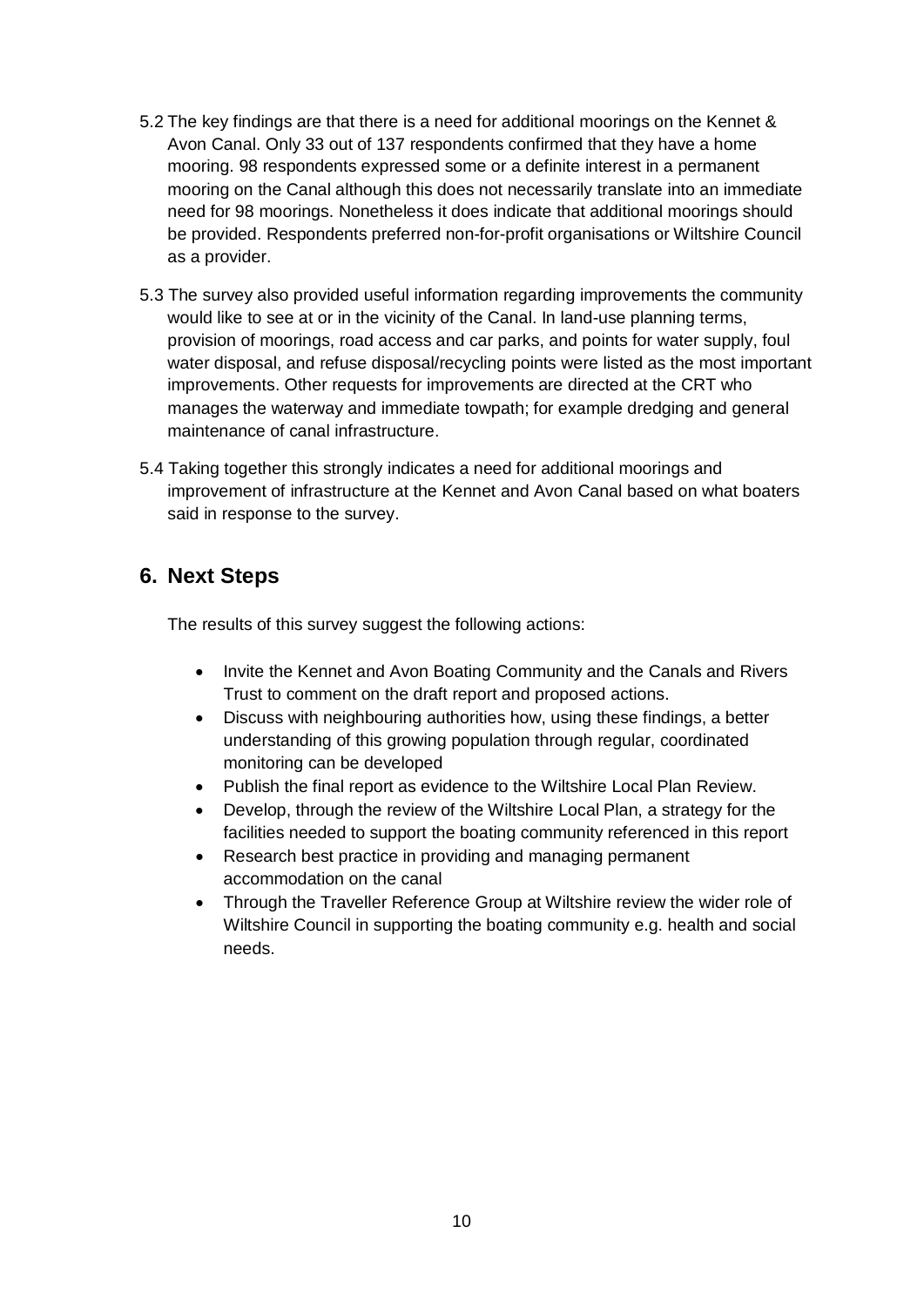# A survey of Wiltshire inland boat owners

This report was generated on 10/10/17. Overall 137 respondents completed this questionnaire. The report has been filtered to show the responses for 'All Respondents'.

The following charts are restricted to the top 12 codes. Lists are restricted to the most recent 100 rows.

## **Which of the following options best describes how you use your boat most of the time?**



# **(If other please say)**

We spend three months in winter abroad

# **What type of boater are you?**



# **(If other please say)**

Full time liveaboard boater without a home mooring

continuous cruiser living aboard all year round

a ontinuous cruiser (who lives aboard All of the year - the boat is my only residence)

Both, I cruis in the summer and home moor in the winter

We continues cruise except winter where we like to pull into a marina

Cruised from Liverpool towards Devizes, winters (Oct to Mar) in marinas.

A boat dweller without a home mooring. The term 'continuous cruiser' is offensive and inaccurate.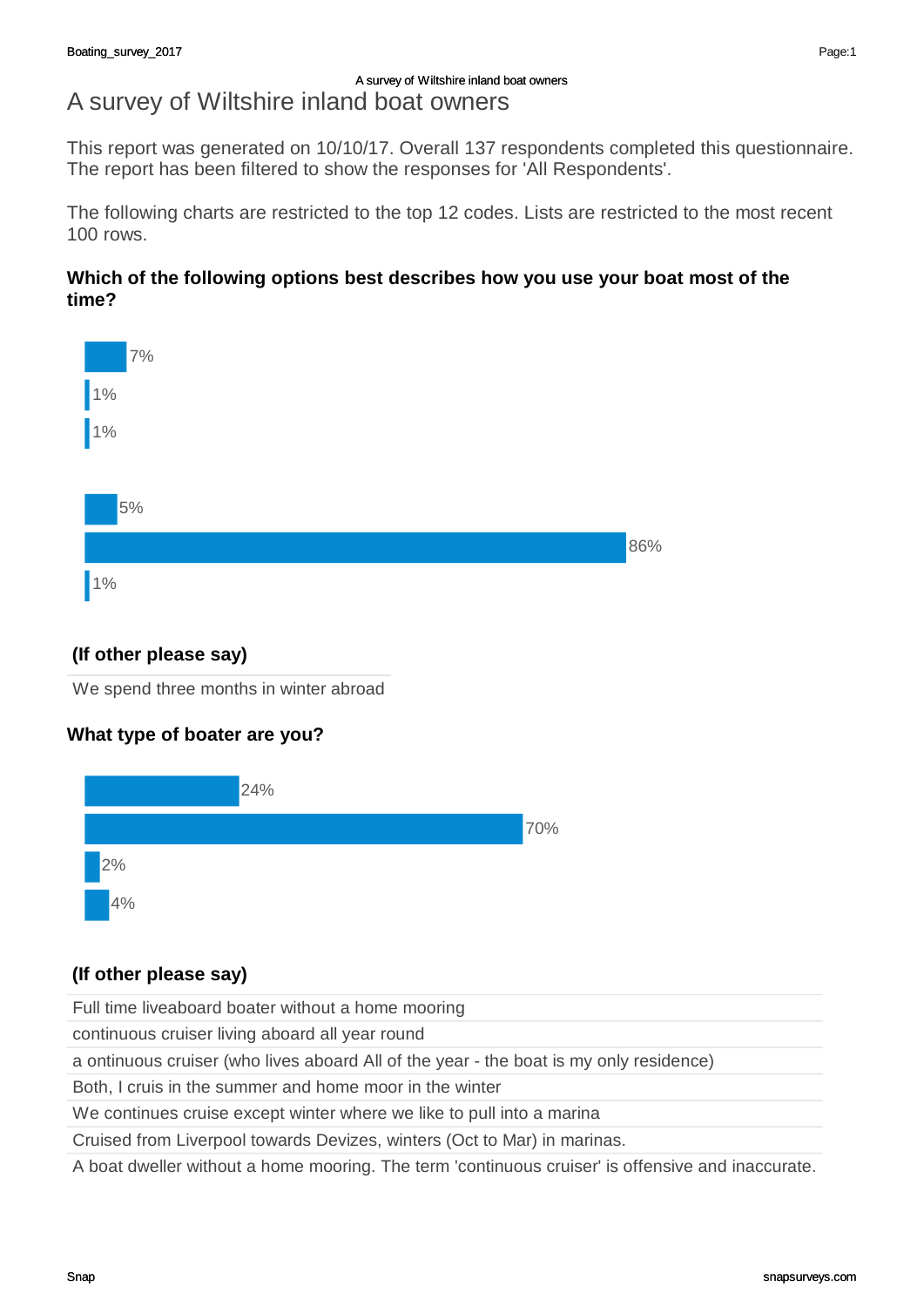#### A survey of Wiltshire inland boat owners **How many nights a year do you usually spend on your boat?**



# **If you live on your boat can you tell us how long you have been living aboard?**



**How many people in each of the following age brackets live\* on your boat? (\* this is the place that is their primary home where they live the majority of the time) (Aged 0-5)**

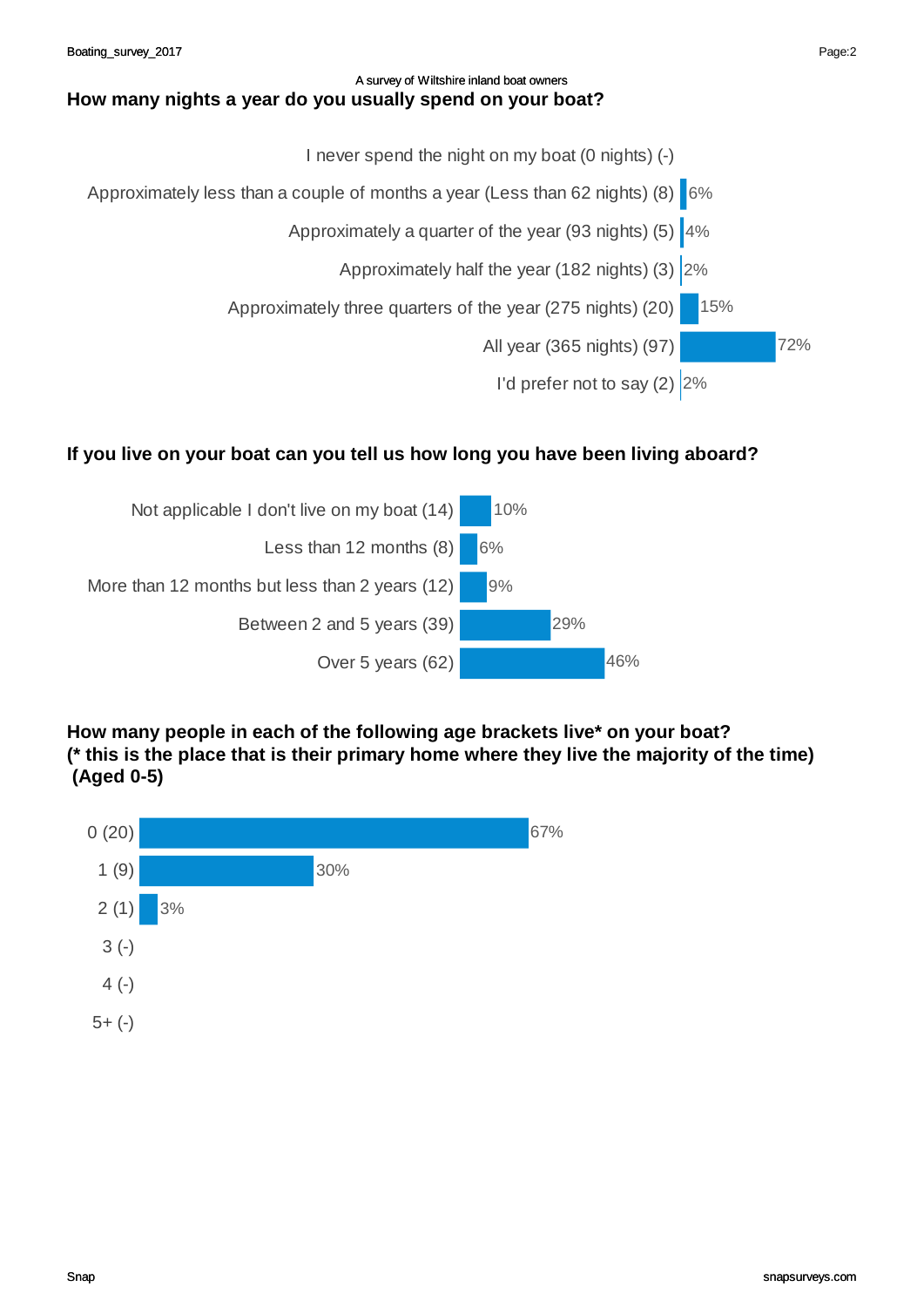**How many people in each of the following age brackets live\* on your boat? (\* this is the place that is their primary home where they live the majority of the time) (Aged 5-11)**



# **How many people in each of the following age brackets live\* on your boat? (\* this is the place that is their primary home where they live the majority of the time) (Aged 11-16)**



### **How many people in each of the following age brackets live\* on your boat? (\* this is the place that is their primary home where they live the majority of the time) (Aged 16-24)**

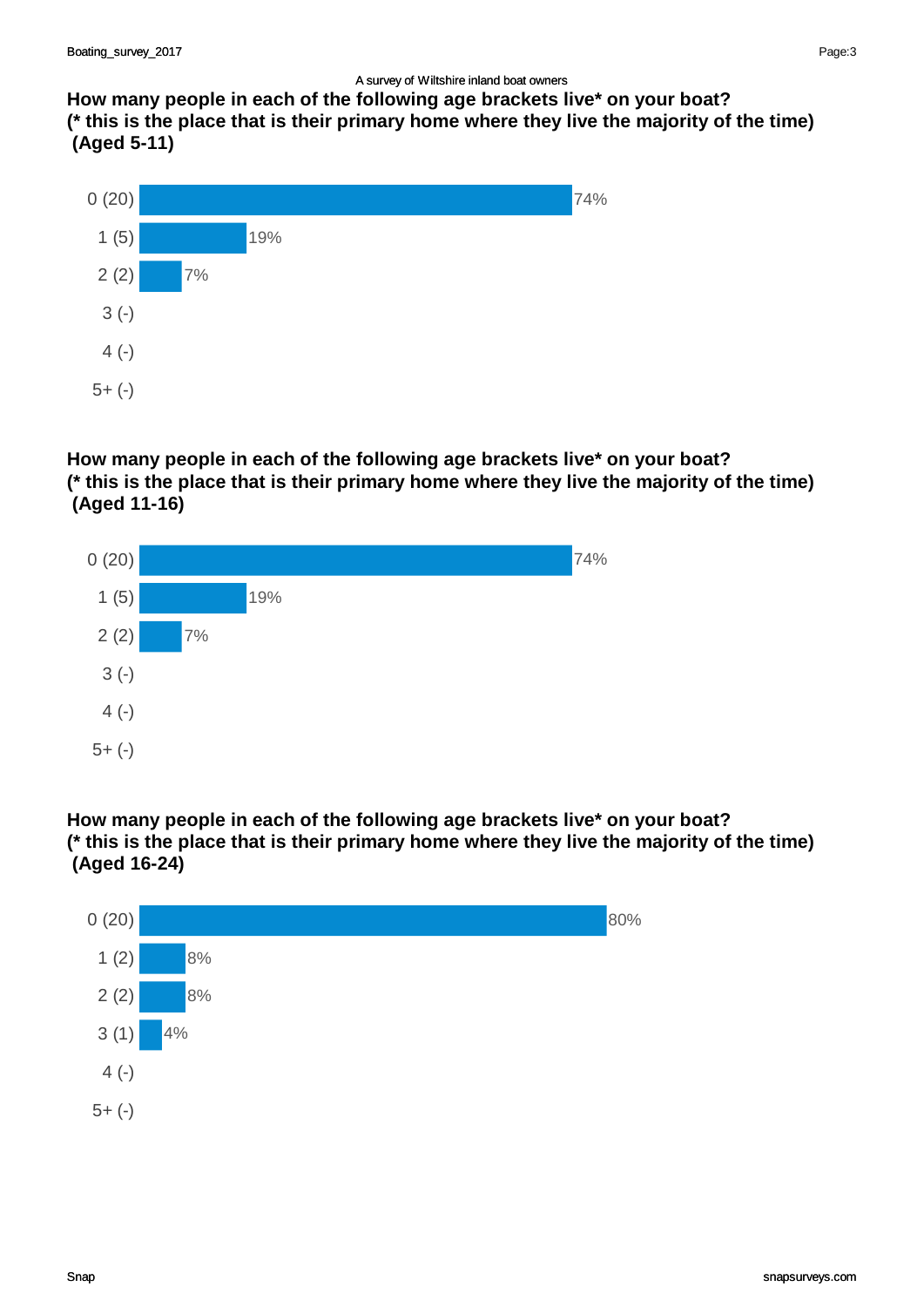**How many people in each of the following age brackets live\* on your boat? (\* this is the place that is their primary home where they live the majority of the time) (Aged 25-34)**



# **How many people in each of the following age brackets live\* on your boat? (\* this is the place that is their primary home where they live the majority of the time) (Aged 35-44)**



### **How many people in each of the following age brackets live\* on your boat? (\* this is the place that is their primary home where they live the majority of the time) (Aged 45-54)**

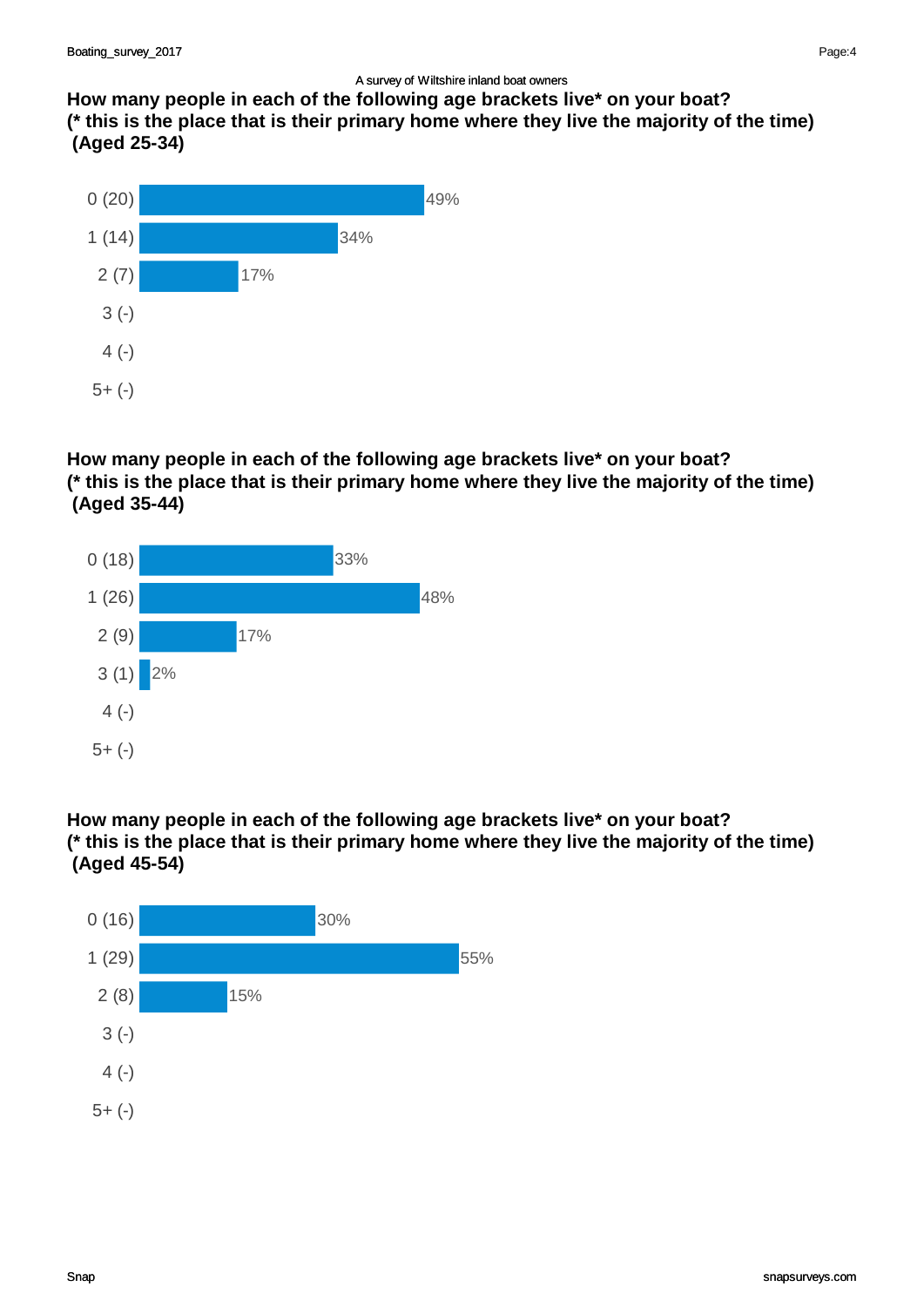**How many people in each of the following age brackets live\* on your boat? (\* this is the place that is their primary home where they live the majority of the time) (Aged 55-64)**



# **How many people in each of the following age brackets live\* on your boat? (\* this is the place that is their primary home where they live the majority of the time) (Aged 65-74)**



### **How many people in each of the following age brackets live\* on your boat? (\* this is the place that is their primary home where they live the majority of the time) (Aged 75+)**

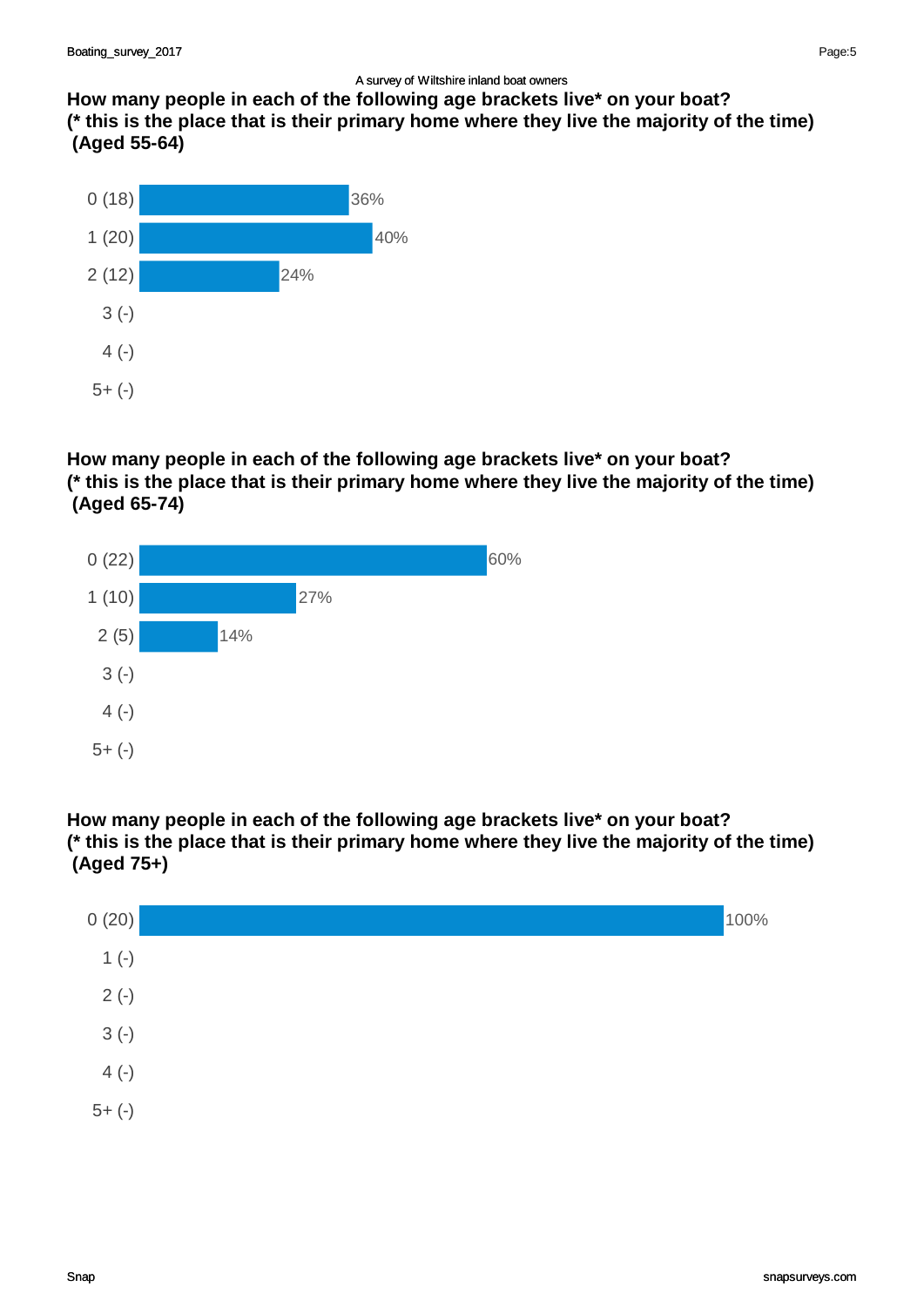## **What type of boat do you have?**



### **(If other please say)**

Converted British Waterways Barge

### **How wide is your boat?**



# **How long is your boat?**



# **Is your boat?**

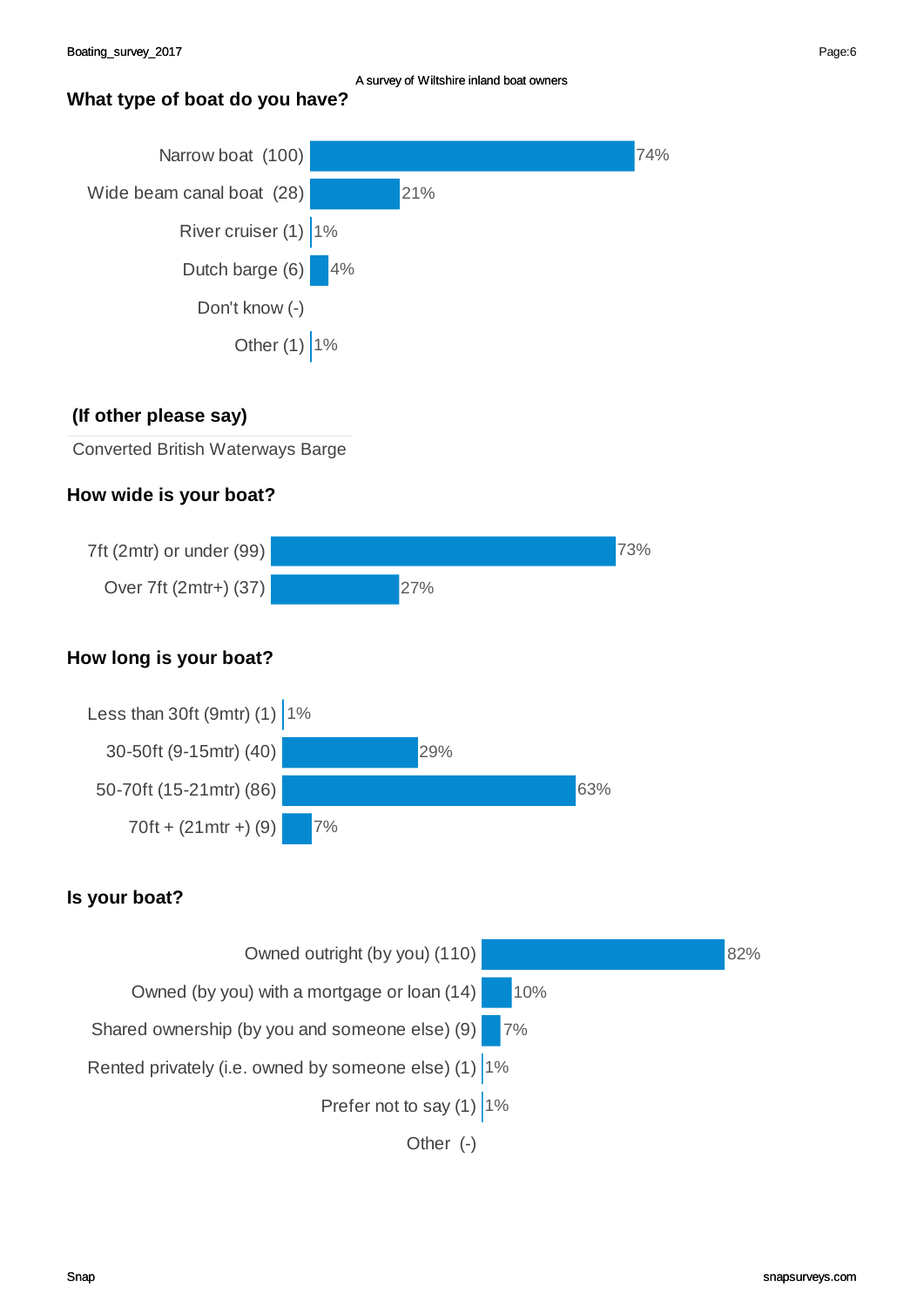# **To help us understand if you have connections to Wiltshire can you please say which of the following apply? (you may tick more than one answer)**



#### **What are your main motivations for living on a boat whether that is permanently, semi permanently or just for leisure use? (you may tick more than one answer)**



# **(If other please say)**

we can't afford to rent or buy and there seems little alternative if we wanted to.

Have an interest in narrowboats

I lived permanently and full time on my boat from 991 - 2006. I have kept it as a second base since Its great

A connection to the past and living a life more integrated with neighbours, environment and history. it keeps me healthy

I have always loved boats and boating and wanted my own boat - the only way to afford this is to liv I like boats and canals especially the history and heritage of the canals and those who worked boats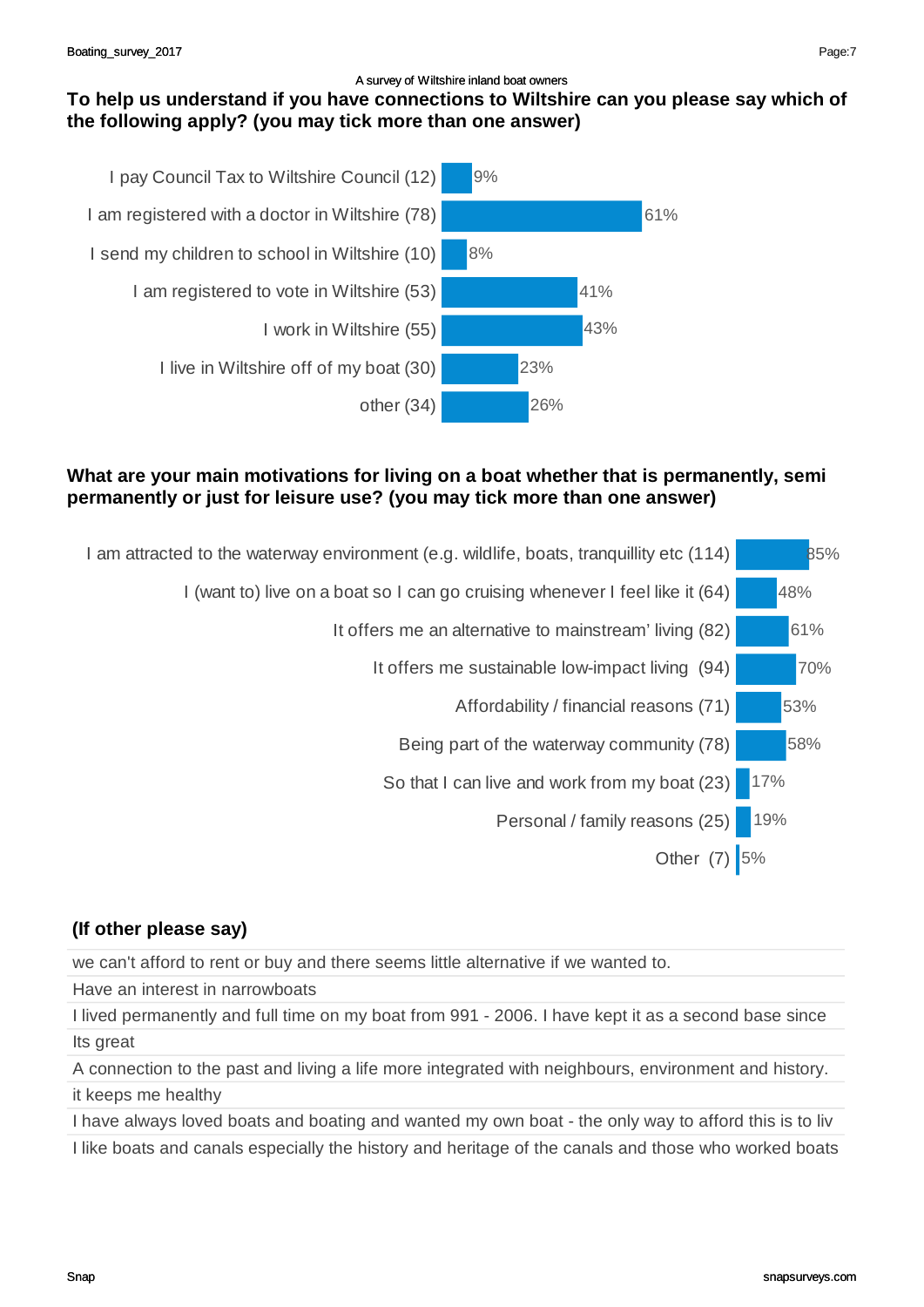# **Do you agree or disagree that a lower cost of living is a major reason for living on a boat?**



# **How easy have you found it to access facilities/services in the Wiltshire waterway area to carry out maintenance on your boat?**



# **If permanent / long-term moorings were more readily available on the K&A Canal how interested would be in taking one?**



Page:8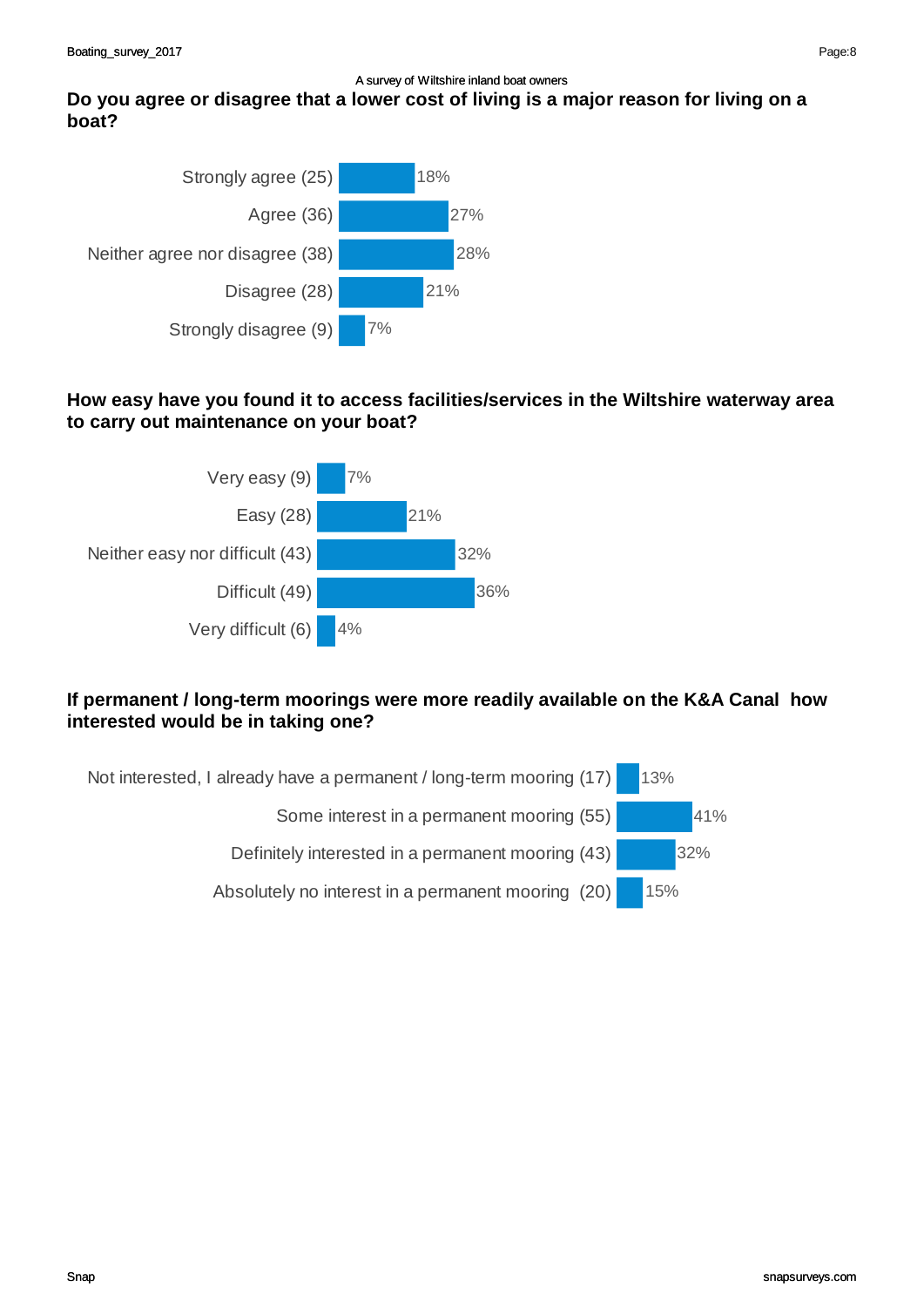### **If you were choosing a permanent / long-term mooring please score how important to you are the following factors? (Road access)**



## **If you were choosing a permanent / long-term mooring please score how important to you are the following factors? (Car parking nearby)**



**If you were choosing a permanent / long-term mooring please score how important to you are the following factors? (Bicycle parking nearby)**



Page:9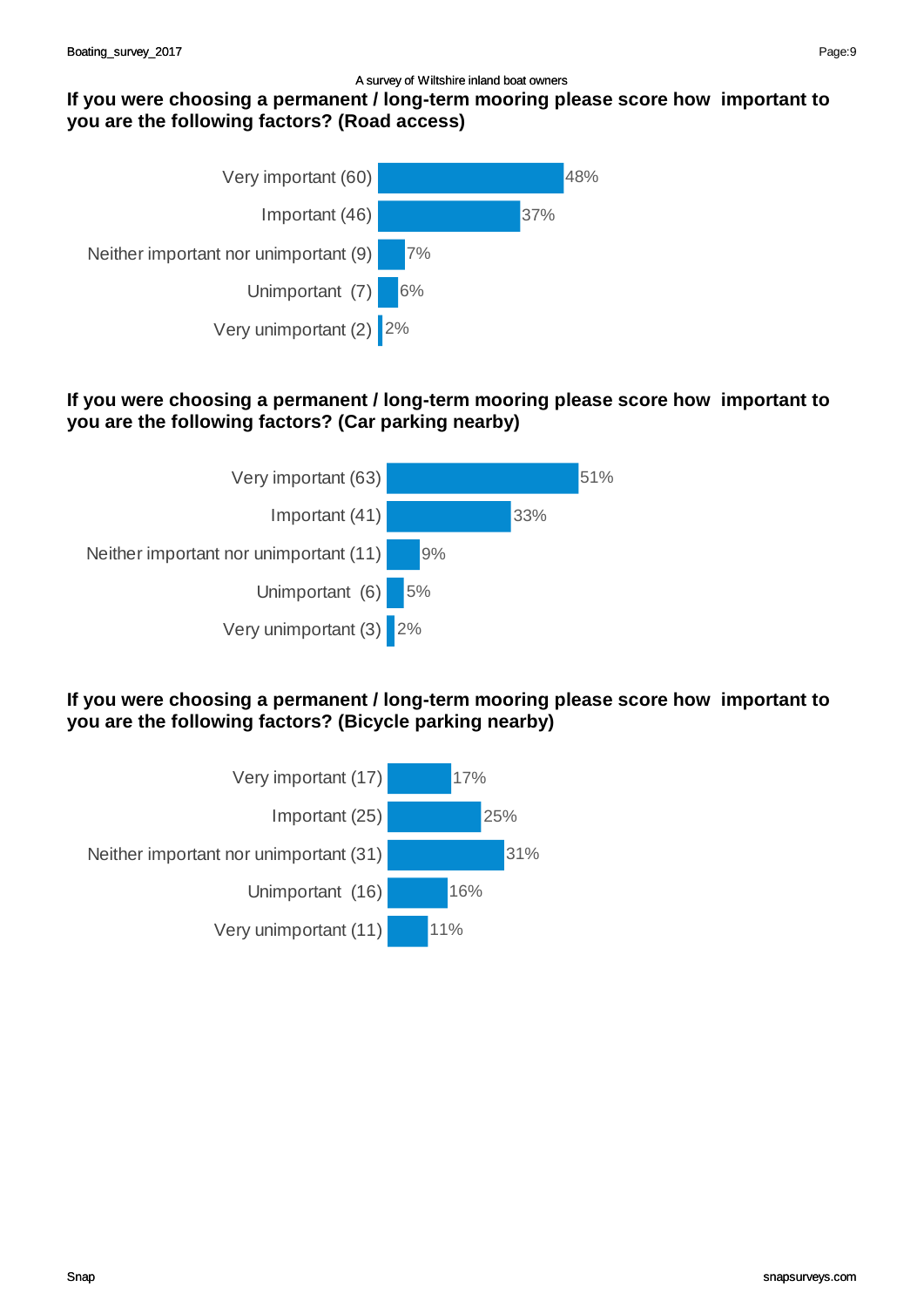### **If you were choosing a permanent / long-term mooring please score how important to you are the following factors? (Local shops nearby)**



## **If you were choosing a permanent / long-term mooring please score how important to you are the following factors? (Public transport nearby)**



**If you were choosing a permanent / long-term mooring please score how important to you are the following factors? (Attractive scenery and surroundings)**

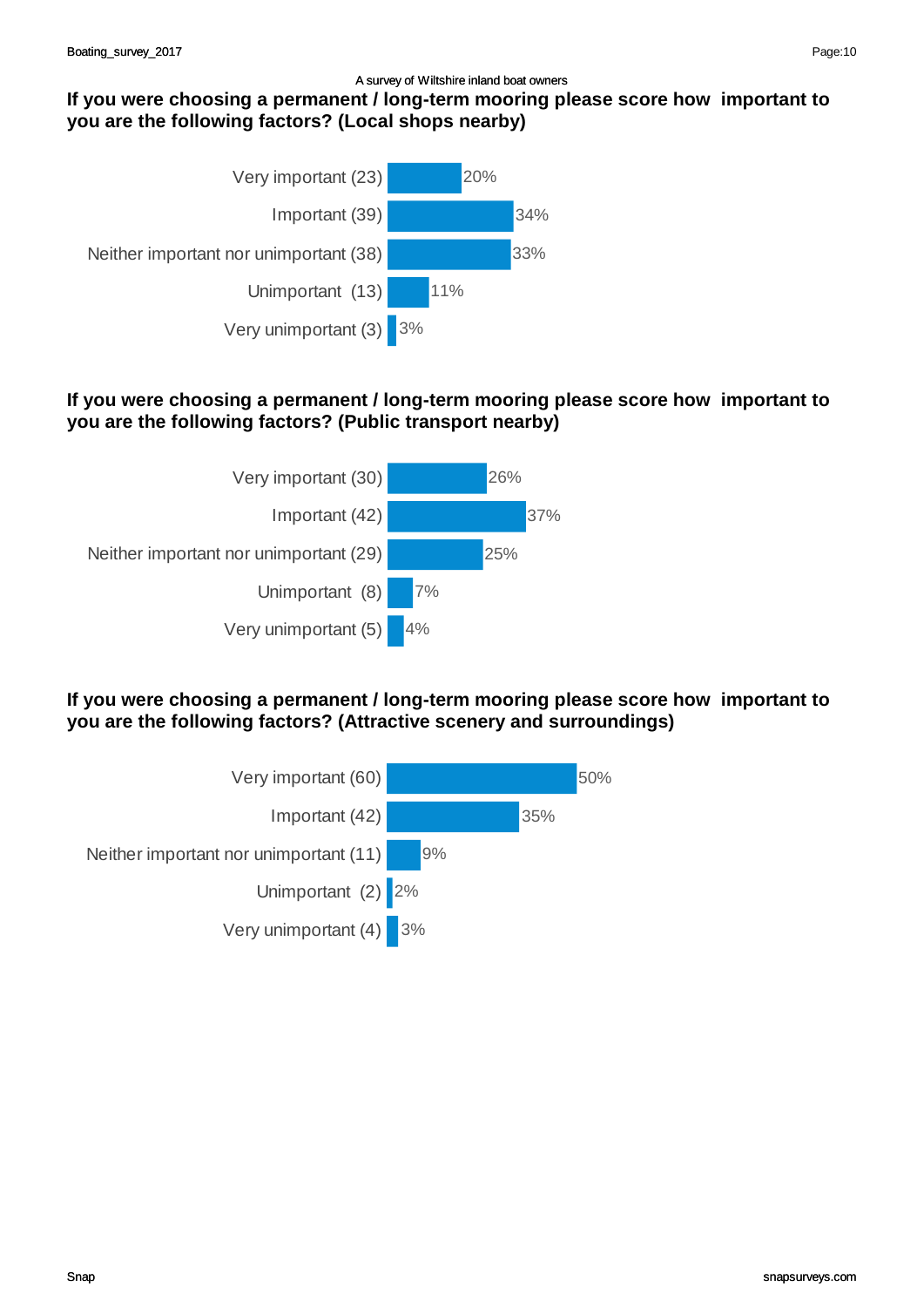### **If you were choosing a permanent / long-term mooring please score how important to you are the following factors? (Schools nearby)**



# **If you were choosing a permanent / long-term mooring please score how important to you are the following factors? (Health services nearby)**



**If you were choosing a permanent / long-term mooring please score how important to you are the following factors? (Close to my place of work)**

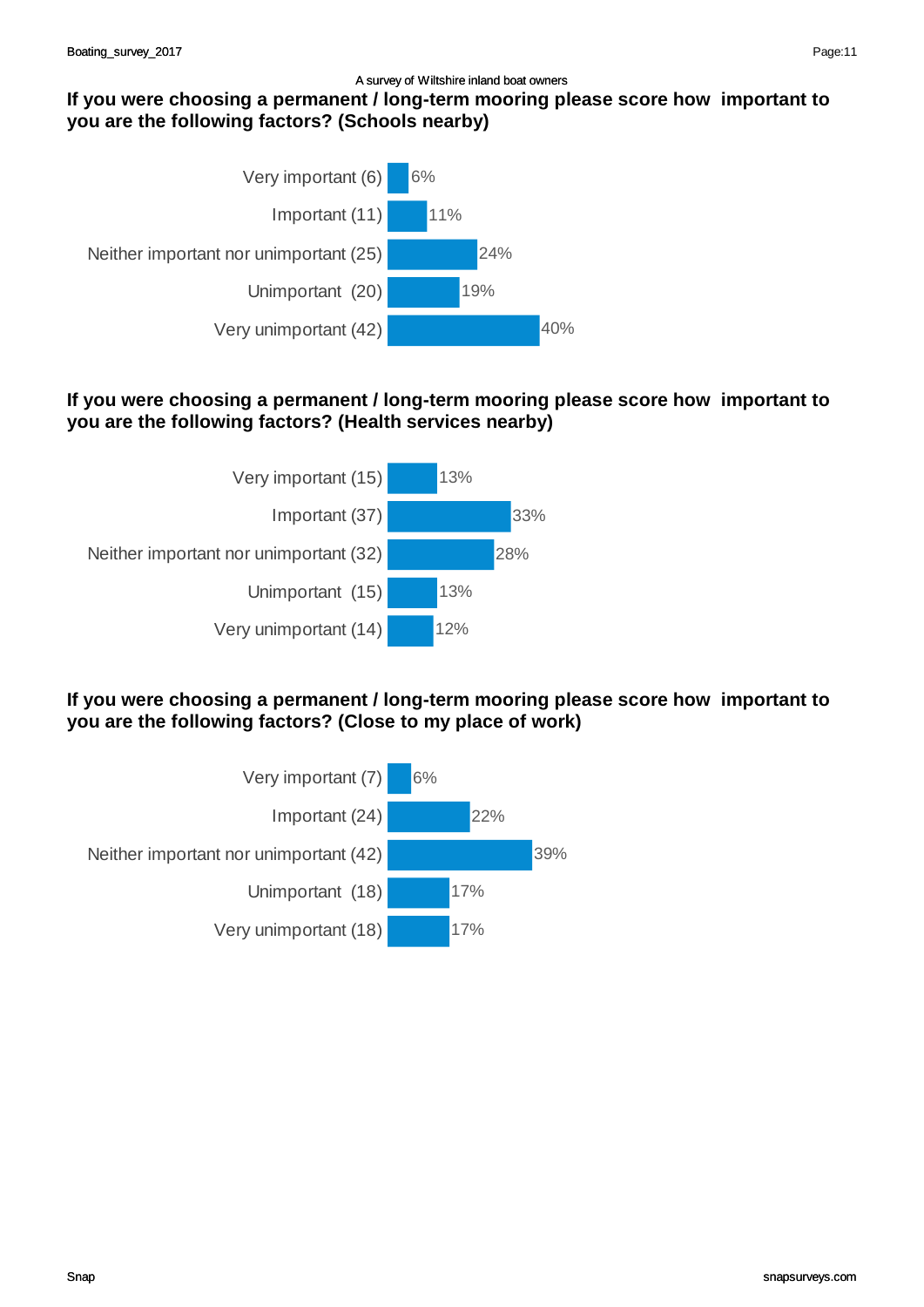# **If you were choosing a permanent / long-term mooring please score how important to you are the following factors? (Avoiding any flood risk)**



## **If you were choosing a permanent / long-term mooring please score how important to you are the following factors? (Good services nearby(sewage and rubbish etc.))**



**If you were choosing a permanent / long-term mooring please score how important to you are the following factors? (A gated access mooring for security)**

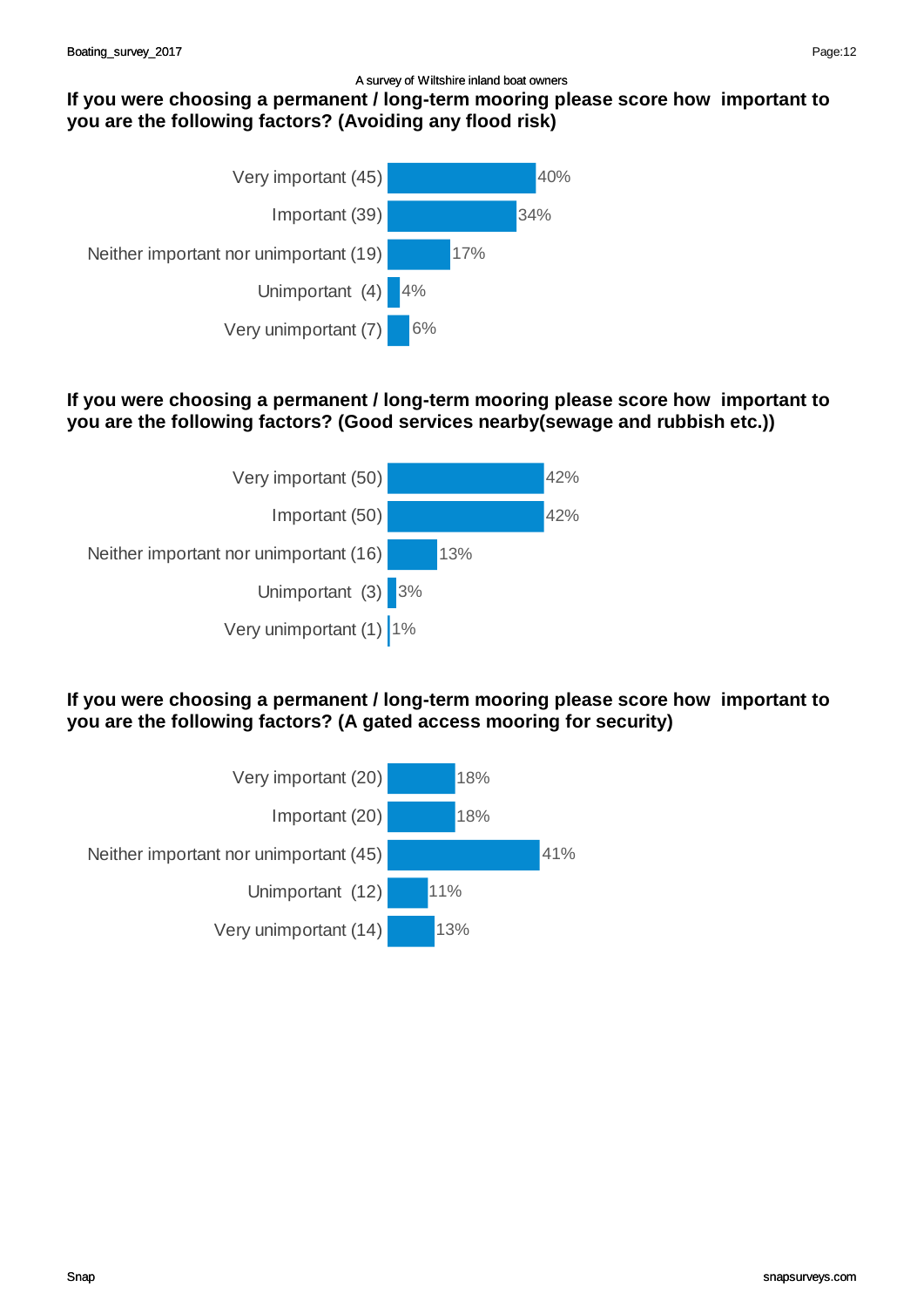**If you were choosing a permanent / long-term mooring please score how important to you are the following factors? (Proximity to a boat yard or place I can carry out maintenance on my boat)**



# **If you were choosing a permanent / long-term mooring please score how important to you are the following factors? (Cost)**



# **Which type of mooring would you consider taking if you wanted to move or change your current location? You may tick more than one option**

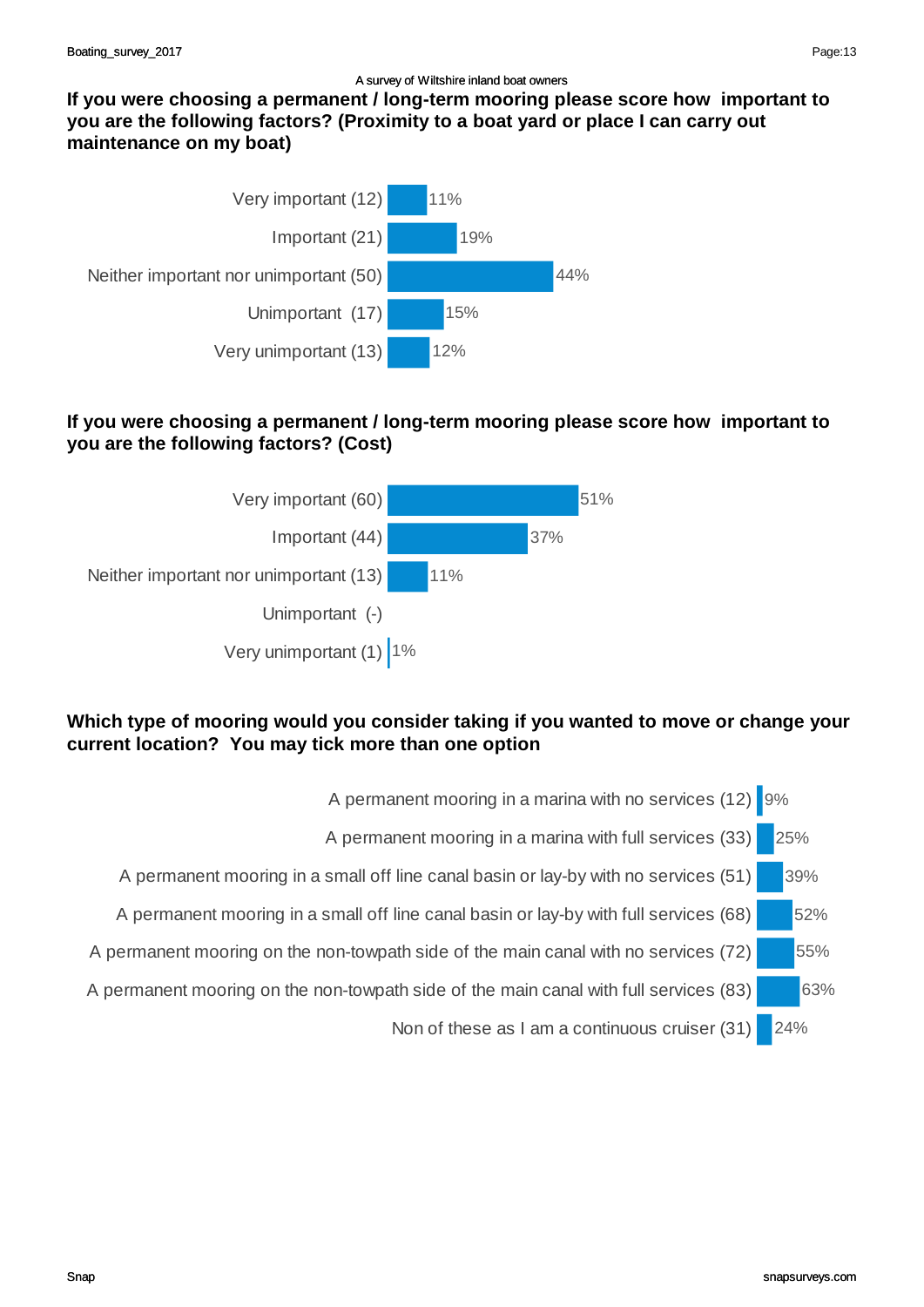

#### **(If other please say)**

a private landowner

Options to buy a mooring or canal side plot.

We want winter mooring, cruise in the summer

I would only really consider a permanent mooring if it was owned by myself or co-owned with friends definitely NOT CRT

#### **What one thing would you like to see improved on the Kennet and Avon canal?**

dredging of the sides of the canal to allow getting the boat closer to the bank for easier mooring. this also increases mooring availability

The towpath edges are very poor if many places the towpath is crumbling away. Other canals have much better, metal edges which provide more mooring spaces. The canal is very shallow and some places are not possible to moor safely as water levels change.

Facilities and parking

Water / refuse / elsan points

Lock leaks repaired, less out of control hire boats, anti social behaviour.

More water/Elsan points.

More considerate behaviour from C&RT towards live aboard boaters.

Tow path - crumbling away in places making mooring very difficult and squeezing boats together putting more pressure on the banks.

more water points

Lock and swing bridge maintenance

Maintenance to locks and servicing points.

Sort the locks out and regularly do maintenance on them

dredging of silted banks

CRT to stop making boaters constantly move further, this is making it much busier unecessarily

That the cc actually move and don't clog up the moorings

Morevmoorings

Dedicated parking at regular intervals

Cut back the overhanging vegitation & dredging

Page:14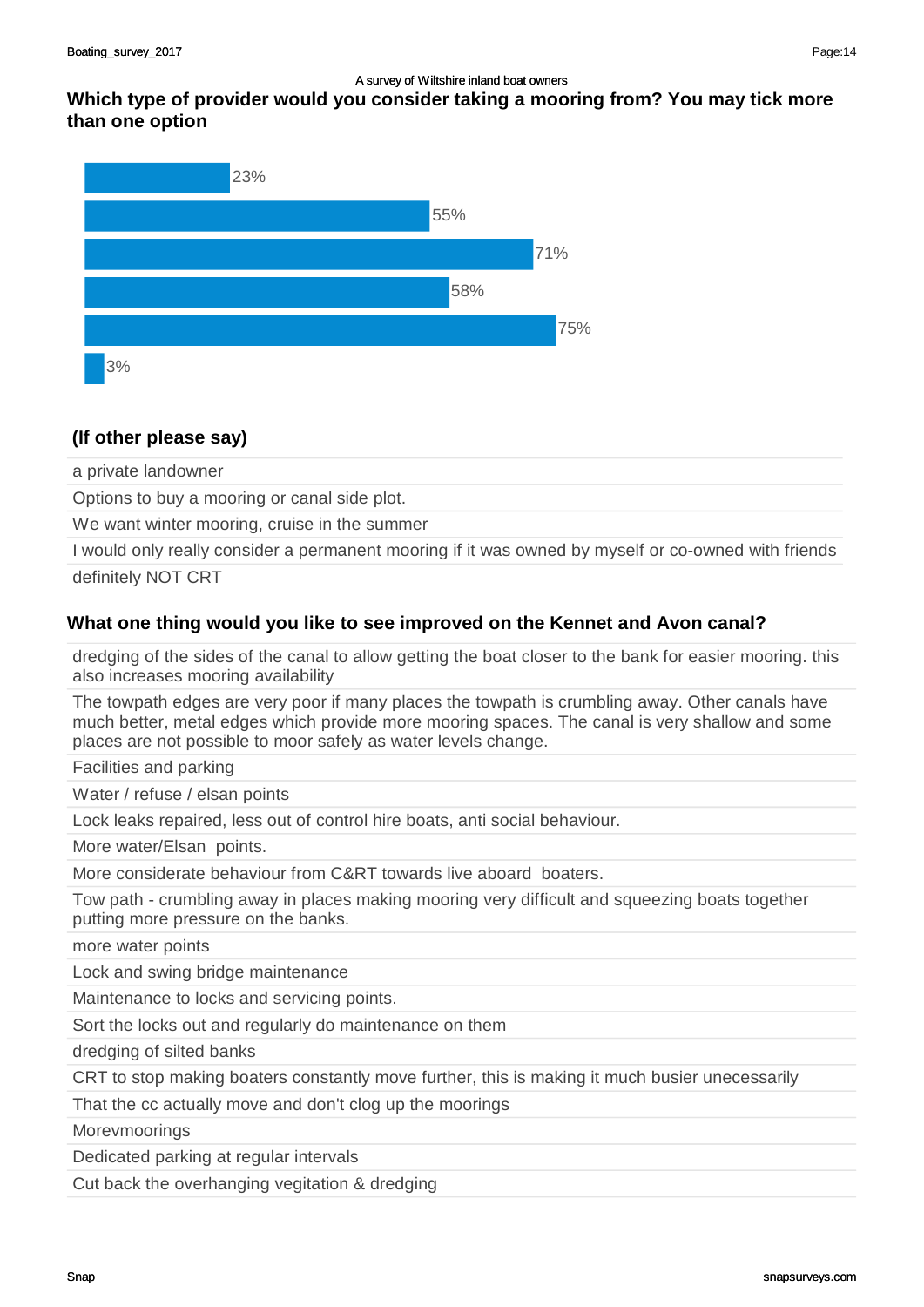#### **What one thing would you like to see improved on the Kennet and Avon canal?**

The total disregard for the canal community and the environment by the increasing number of stag parties on hire boats, not all but most are drunk, abusive, letcherous and rude. They are drunk incharge of a 20+tonne vehicle and an accident eating to happen, does someone have to DIE before something

services - rubbish/water/elson

dredgeing and de weeding of off line basins so we could make more use of them

More water facilities

Removal of antisocial people who have no intention of following the rules.

The relationship between the boating community and CRT

Maintenance, facilities, and if wiltshire council could wrestle it off of the corrupt CRT 'Charity"

More and better maintained Elson points

Better water level maintenance. Continual cruisers with small 'territories' given simple moorings.

Tighter control of casual boat hirers - stag and hen parties particularly.

More (working) elsan points ,more parking areas.

Maintenance of infrastructure

More recycling and water points

Maintaines to locks, towpaths and parking

Ease to moor, i.e. Dredging of the canal and decent banks

Car parking near suitable mooring places

More car parking, most boaters work and this has become a serious problem

Limit the number of licences canal is becoming overcrowded

The treatment of boaters by CRT

More water points!

More service areas for water and rubbish and sewage disposal. More car parking close to the canal.

More excessable 14 day moorings

Dredging so I could have more places to moor. Not just dredging in the centre of the canal.

availability of longer term moorings for continuous criers

Increase In boat numbers has not been met with an increase in CRT services nor any increase in maintenance. Both need drastic improving.

More service areas and car parking at more regular intervals

Speed restrictions for both cyclists and boats mostly hire boats

Much tighter restrictions on hireboat companies including an enforceable upper limit on numbers. Recycling and better facilities

**Dredging** 

More official moorings on the river. There is a real lack of! In Wilture I would say dredge the canal so I can moor easier and not scratch the paint of which is expensive/ hard to add. The removal will cause my boat to decay

For CRT to stop prioritising the canal as a business over the liveaboards. A water point at Semington. Restrict cyclist speed. They are a danger to all others.

Less/slower bikes

More legitimacy. Uncertainty around CRT's vague policies causes a lot of stress for many boaters

Water and Sewage facilities - currently appalling! CRT have more or less used not maintaining the facilities as a tool to drive liveaboard boaters and their families off the canal.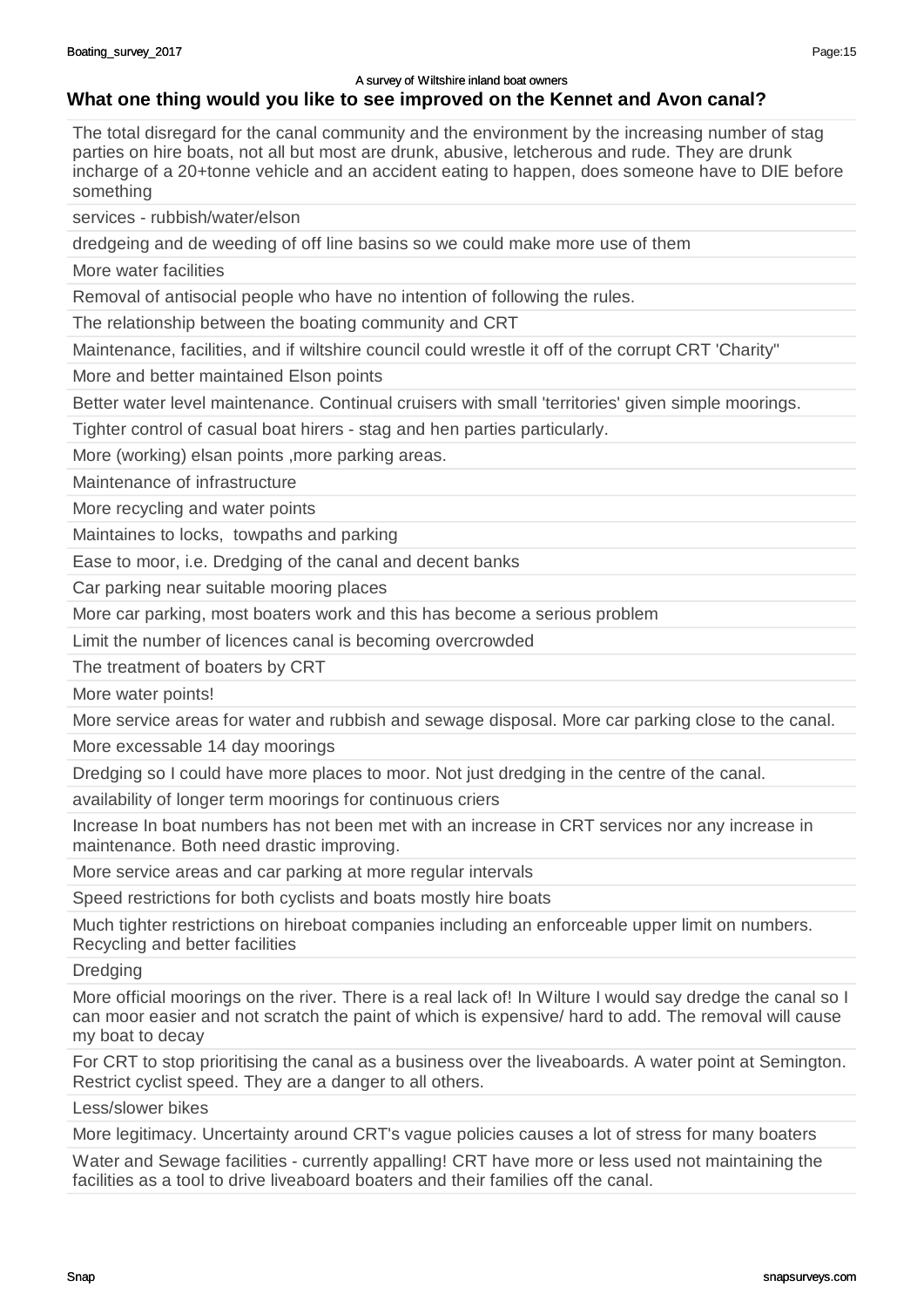# **What one thing would you like to see improved on the Kennet and Avon canal?**

Parking for motor vehicles

All types of mooring

Reduce the number of speeding cyclists

Facilities. We need more water, rubbish and sewage points. We need more parking.

more recycling/water/sewage disposal

Crt and boater relationships

Services and facilities - recycling.

improved/more service facilities that is water points, elsan points and rubbish and recycling bins that are not overflowing

Reduced speed of cycling on the towpath

Services like water pionts bins and more elsan pionts

The number of main line ' constant cruisers' that don't seem to move from month to month reduced

Better mooring facilities

**Moorings** 

Towpath improvement for mooring and walking

More private Moorings available. More amenities i.e rubbish, elsen points, water.

Increase provision of places for maintenance

People going more slowly on canal and towpath

. Improved maintenance of locks many of which are currently difficult to operate. Removal of boats with no licence, or safety certificate. More offline moorings for continuous cruisers who do not travel too far staying in the same small geographical area.

More offline moorings to uncluttered canal. Crt should not have to deal with social housing problem

More places to park legally and without fear of local residents complaining.

Dredging and bank maintenance to allow more accessible mooring

Permanent moorings

Only that local councils stop removing free parking spots. We cannot buy permits for every little place on the canal as a house dweller can, and as we move most people need a vehicle for work.

More mooring rings to aviod useing pegs that destroy the banks

Enforcement of the requirements for continuus cruising.

Improved moorings, e.g. poles / siding where the bank is crumbling away; fixing the shallow sides.

More facilities, water, rubbish disposal, elsan points, laundry, showers/toilets

**Services** 

More closely spaced water points and sewage disposal facilities

Maintenance also more available mooring for those who want it

Dredging so we can moor closer to the bank

Towpath bank rebuilding with mooring rings/

banks being repaired ,thus making it easier to moor up

More dog mess bins, horrible sight seeing the bags hanging from the trees

For CRT to end its punitive, draconian and unlawful policy of requiring boaters without home moorings to travel a range of 15-20/ 20+ miles in the licence period in order to avoid losing their homes. Wiltshire Council should be taking action to prevent CRT from imposing this policy as it is destroyi

Page:16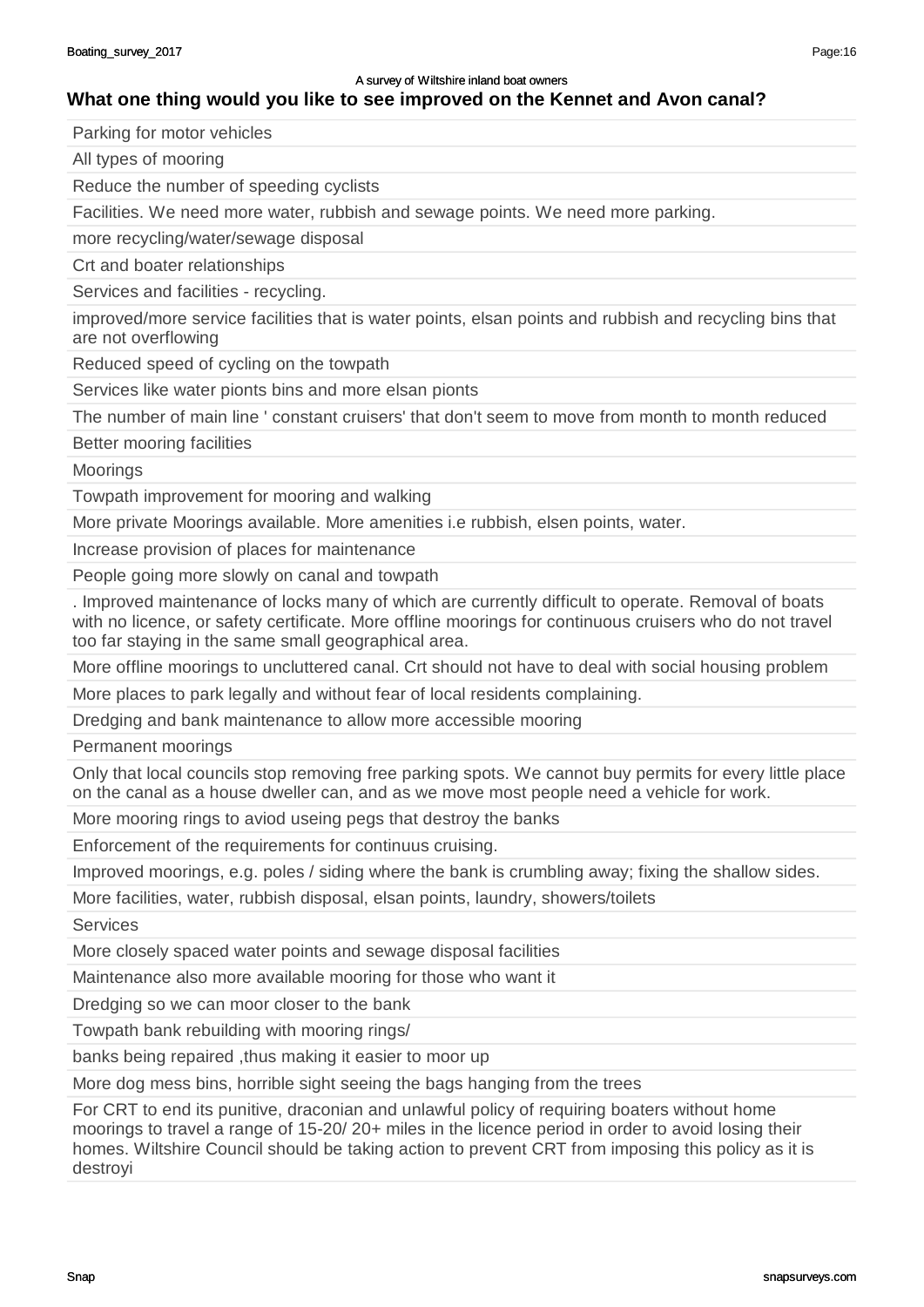#### **What one thing would you like to see improved on the Kennet and Avon canal?**

More refuse and water point. preplanned parking and accessibility for boat owners in sections where there is little or none which otherwise forces longer cruises to new location

I would like to see proper dredging done to enable the historical boats (as wells others) to move around as they were designed for. I own an old BW work boat and most days I struggle to cruise as the canals appear to be too shallow for my boat that was designed for them

More facilities regularly installed and inspected and maintained to a very high standard of quality

Residential moorings

Towpath resurfaced

reduction in the amount of hire boats on western end of the navigation

Rubbish and recycling facilities

A reduction in the appalling backlog of infrastructure maintenance

Towpath moorings & dredging

stop the enforcement of 20 mile distance - its ruining people's lives, they are doing it on purpose to get rid of us, its not legal, distance not featured in the law only 14 days in one place that should be the only thing that they enforce. Get rid of totally callous CRT altogether, bring back BW.

bank improvements

improved maintenance of locks especially paddles. Increased shuttering to reduce erosian and for eas eof mooring

More lock maintenance including paddles. Better shuttering to aid mooring and stop erosian

#### **Is there a particular location where you would like to see these improvements?**

Along the whole of the canal

Devizes to Pewsey

Between Devizes and Pewsey..

Who canal

Bath area

Top of flight to Reading

**Throughout** 

All of the Kennet and Avon could do with regular maintenance/improvements/upkeep. But specifically the bank is terribly eroded at Whaddon lane. The lock at BOA is very leaky. We can't moor anywhere between Avoncliff West and Limply Stock due to the structure of the canal.

All along the k and a please

All over.

All the K&A

All over tbh!

All along towpath as getting to be a problem now

Problem is everywhere.

Between sells green and Bradford on Avon

All Cannings/Bishops Cannings

The section of towpath near bath narrow boats and large stretches from Trowbridge to Sells green

All the Kennet and Avon canal

#### Between Devizes and Hungerford

All of it.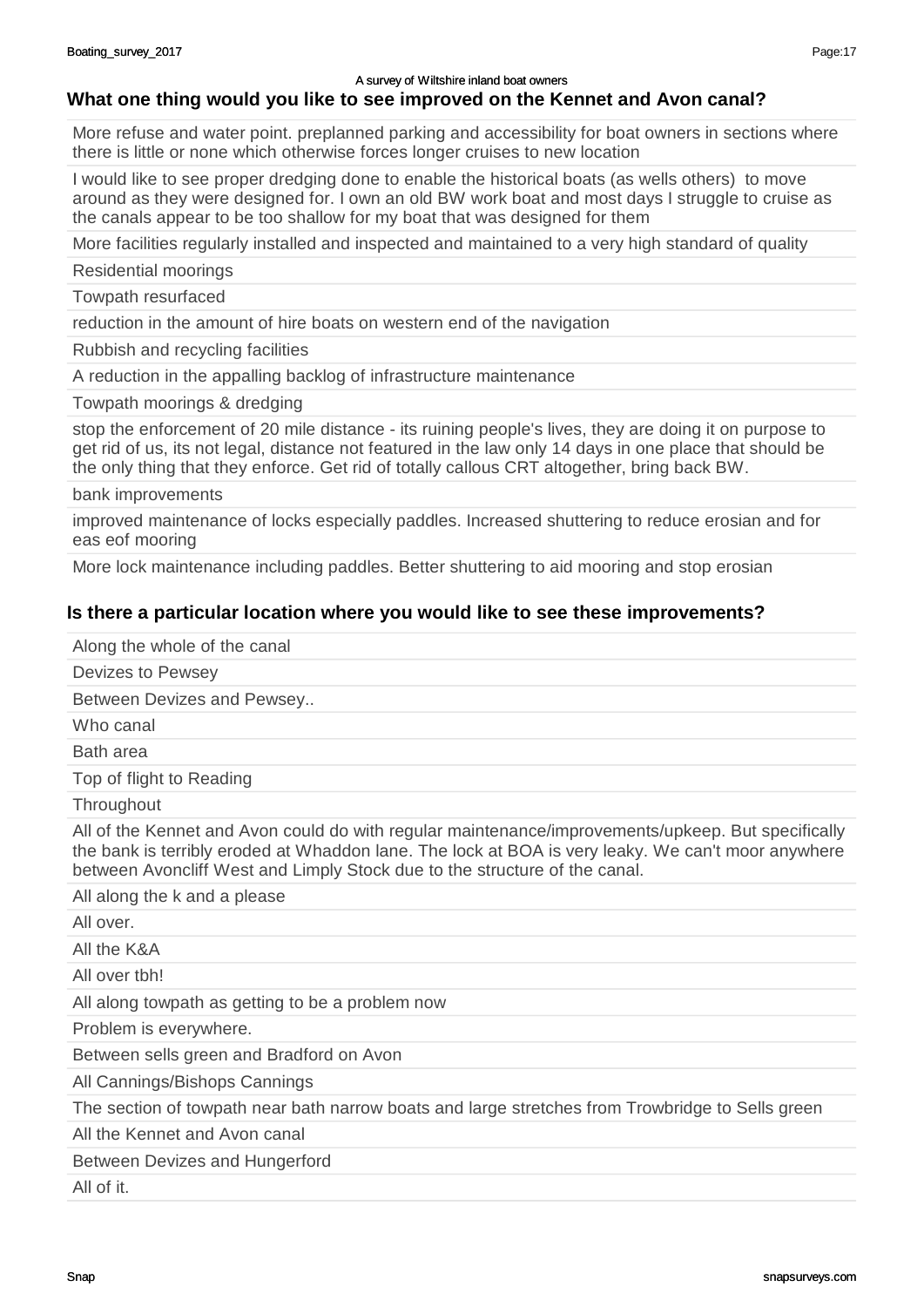#### **Is there a particular location where you would like to see these improvements?**

| Semington                             |
|---------------------------------------|
| Long Pound and to the East of Pewsey. |
| towpaths                              |
| Wilton onwards                        |
| Throughout the K & A                  |
| The whole kennet and avon             |
| devizes town centre                   |
| Between Foxhangers and Bath           |
| <b>Between Devizes and Bath</b>       |
| The whole length                      |
| the entire length of the canal        |
| Devizes to Bath is really bad         |
| no                                    |
|                                       |

General

Everywhere

Pretty self Explanatory really... CRT are evicting boat owners from their homes often illegally. Are enforcing unfair distance rules, Failing to provide a decent level of repair on the canal causing some very dangerous conditions.

All along the k&a but Bradford on avon to bath is shockingly under provided for.

Mot particularly. But I think there are people all along who are moving just the minimum who really need to be allocated some space.

Devises to Bath

The Long Pound

Long pound

The K&A needs this all the way along, it is far behind every other canal I have travelled on

Mostly from west of Bradford lock, all the way to Bath. But the whole way along really, never enough space

Everywhere

Canal network, they are fascists.

between Dundas and Bathampton

Between Bradford on Avon and Pewsey

Everywhere.

Trowbridge area

No. They should be evenly spread to facilitate cruising

Full length of the canal

Everywhere

Between Dundas basin and Semington.

River- Between the edge of bath (Weston lock) and Bristol. Wiltshire- everywhere

Stop double yellow lining all road side parking for boaters everywhere please. Seend and Claverton plus Bradford on Avon.

Between Bradford on Avon and Bath

Bradford on Avaon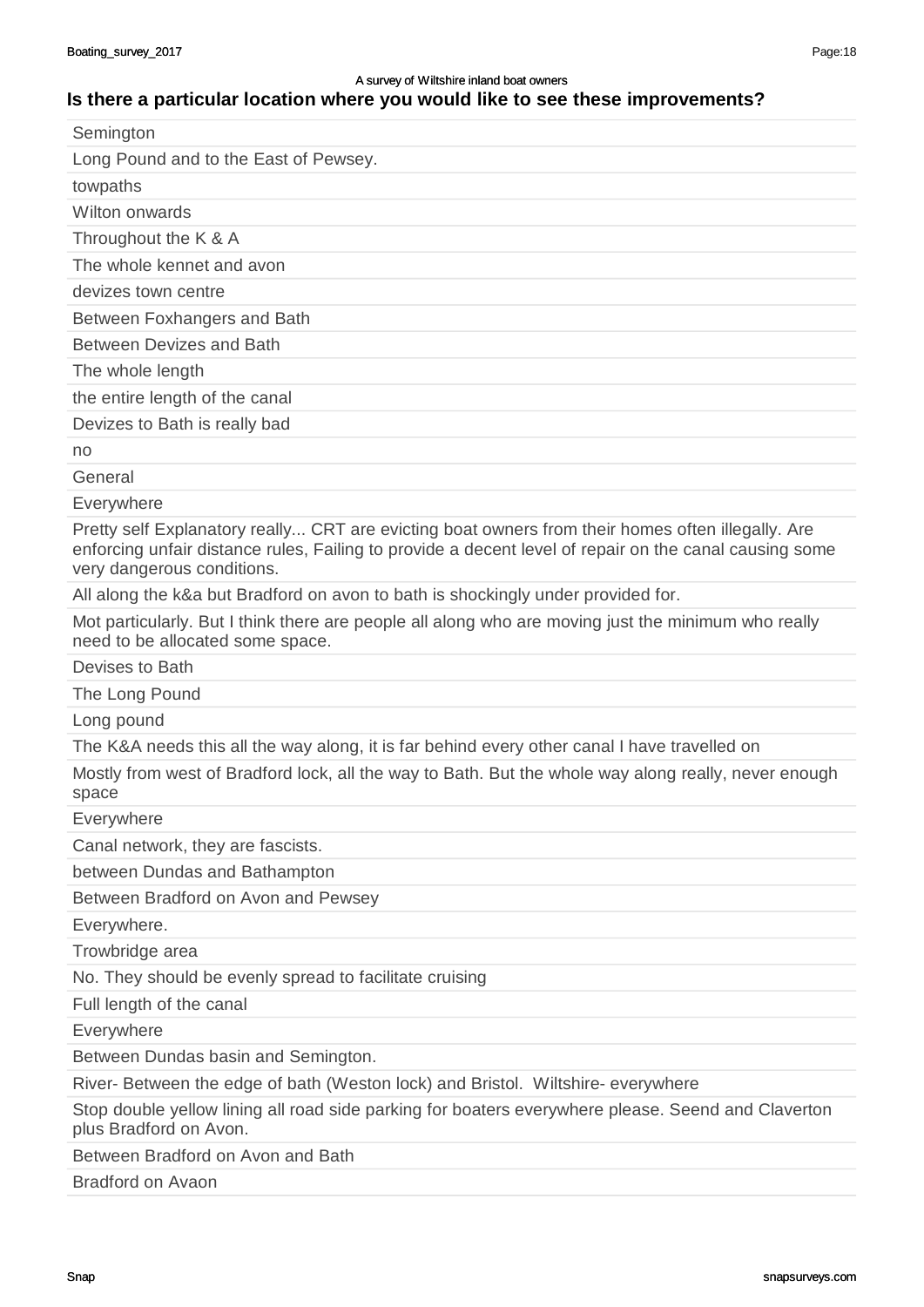**Is there a particular location where you would like to see these improvements?**

The 15 mile long pound between Devizes and Wooton Rivers.

between Devizes and Hungerford

Bradford on avon

Hungerford and westwards.

recycling at every disposal point. A disposal point at Honeystreet. A water point at All Cannings and an elsan disposal. A water point and elsan disposal at Semington

Western end, Bath through to Semington.

Devize to bath

**Everywhere** 

No - pretty much along the length of the canal

anywhere between Pewsey and Hungerford

 $N<sub>0</sub>$ 

Tween Hungerford and Pewsey

All along the canal but particularly west of Semmington to Bath

Between Hilperton and Bath

Wilton wide water could be a place to stay for three months cheap rate, max.

All over the canal in Wiltshire.

Most of the canal

Between Hanham and Bathampton

I think it's a problem along the entire length. Double yellows are put in places where previously only boat dwellers would have any use to park their cars. The only reason for this would seem to be to appease a nearby household, but this forces us to park in cul-de-sacs etc outside more houses.

Right along the canal - the present situation is totally out of control and unfair to those of us who are willing to pay our fair share of the costs

Bradford on Avon; Avoncliff

every 5 miles would be good

Between Crofton and Devises

Semington springs to mind, and everywhere there is more than two hours cruising time to reach a current facility.

Bradford on Avon and Hilperton

all along the canal....CRT are not maintaining the canal properly

Everywhere on CRT waters and please provide more space for the answers to this questionnaire

Between bridge Inn and Pewsey

Particularly bad between Limply Stoke and Avoncliff.

Bradford on Avon service points

Widbrook/Bradford on Avon/Avoncliffe/Muir-hill

**Wiltshire** 

Caen Hill to Bath

Applies to all stretches.

the whole of CRT waterways

no

The whole length of the canal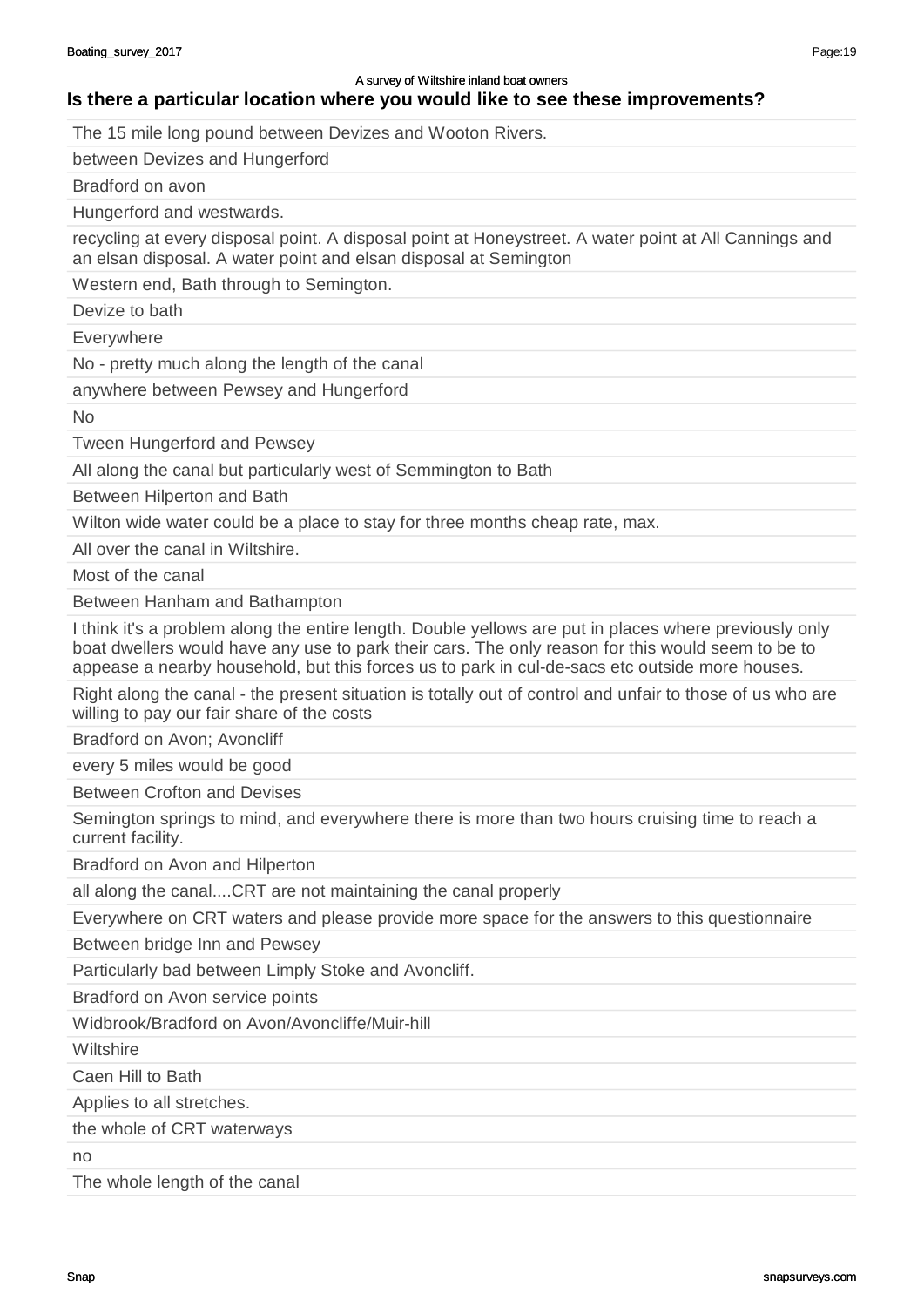#### A survey of Wiltshire inland boat owners **Is there a particular location where you would like to see these improvements?**

All the way along

# **How many bedrooms does your boat have?**



# **How do you define your gender?**



# **What is your age range**

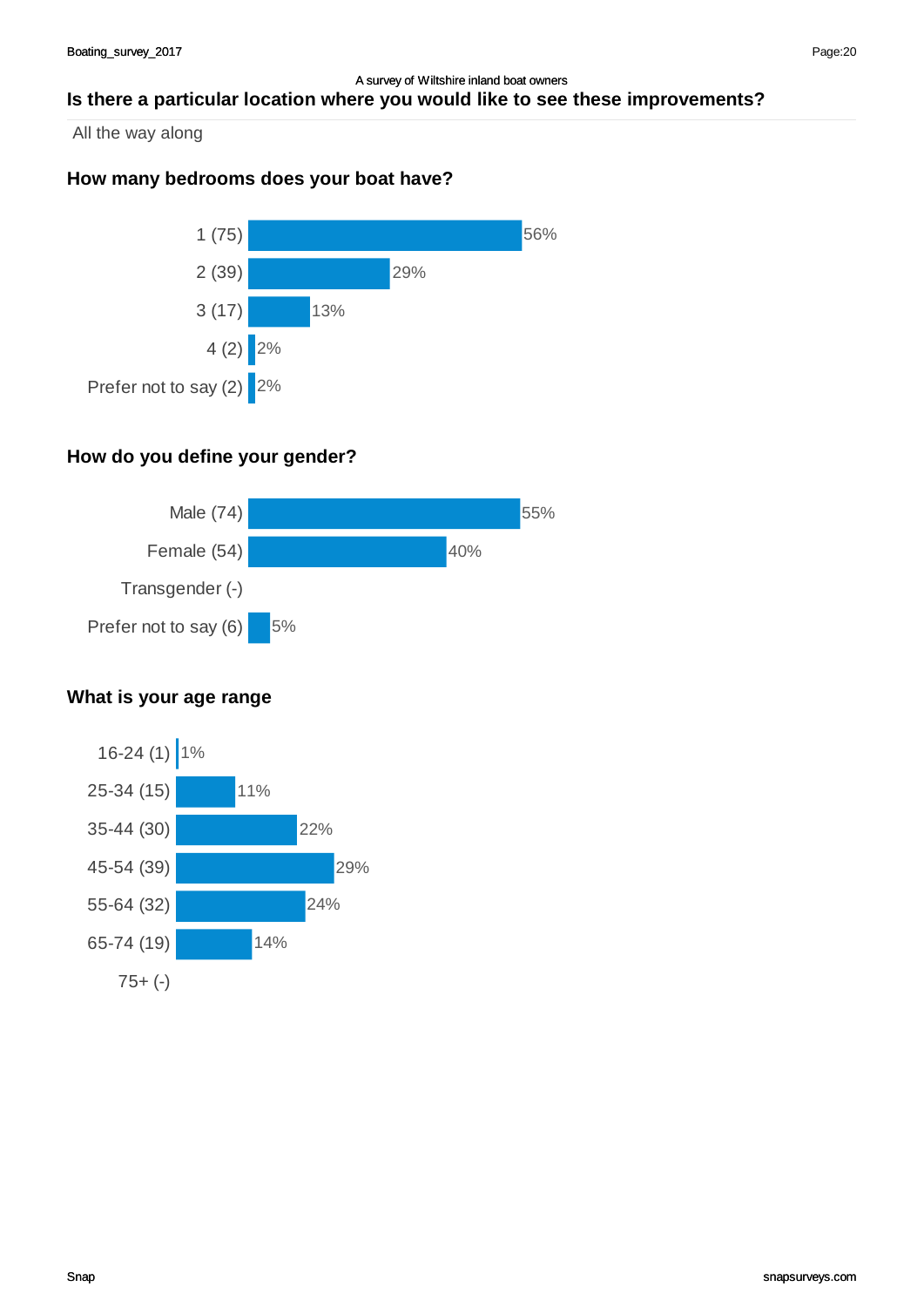# WHITE - English/Welsh/Scottish/Northern Irish/British (126) WHITE - Irish (-) WHITE - Eastern European (-) WHITE - Gypsy or Irish Traveller (1) 1% WHITE - Mixed European (-) WHITE - Any other White background (2) 2% BLACK/AFRICAN/CARIBBEAN/BLACK BRITISH (-) ASIAN OR ASIAN BRITISH (-) OTHER ETHNIC GROUP (-) MIXED MULTIPLE ETHNIC GROUPS (4) 3% 95%

# **Do you consider yourself to be any of the following? (select any that apply)**



Page:21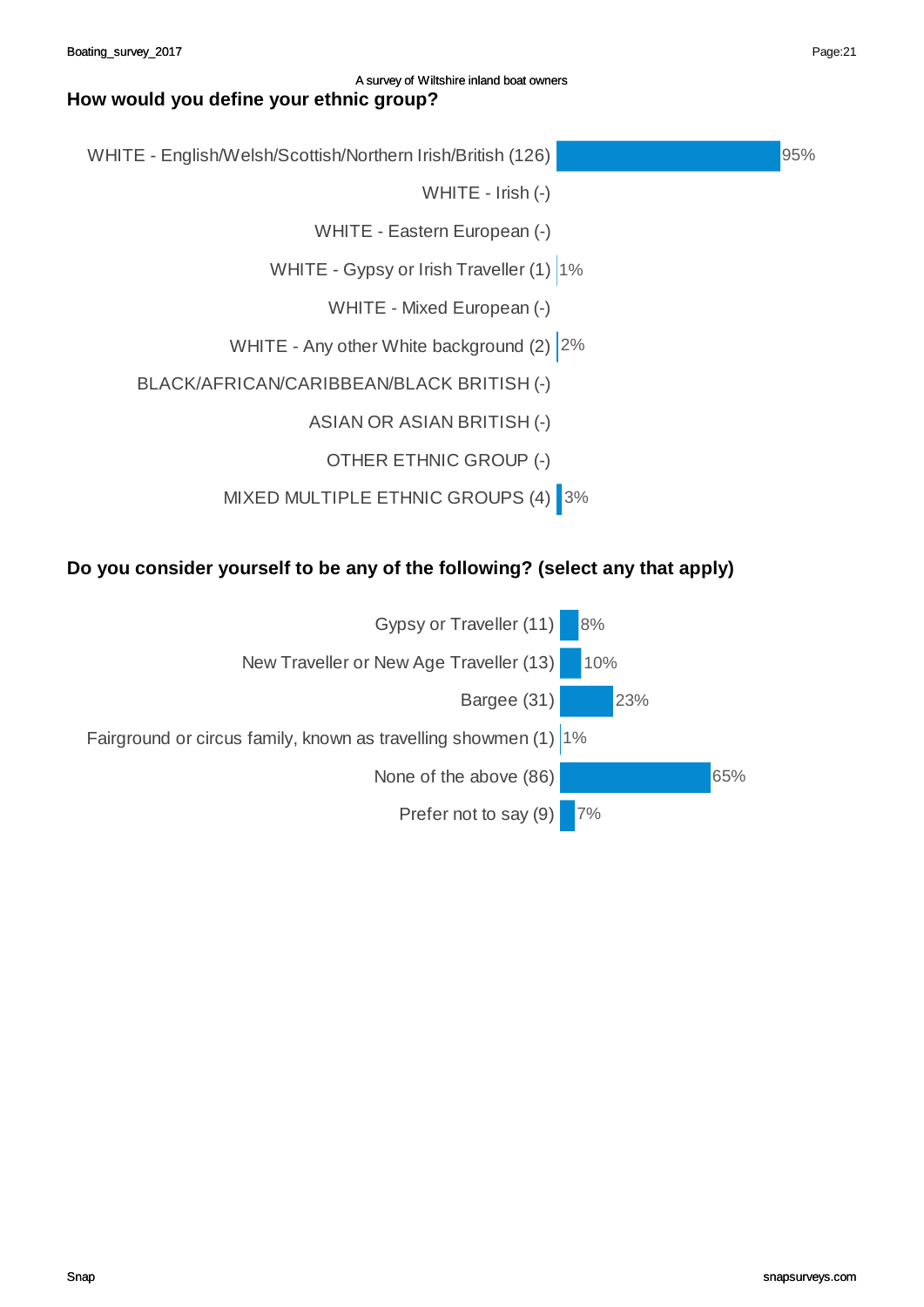#### A survey of Wiltshire inland boat owners **Please indicate which of the following options best describes your current status?**

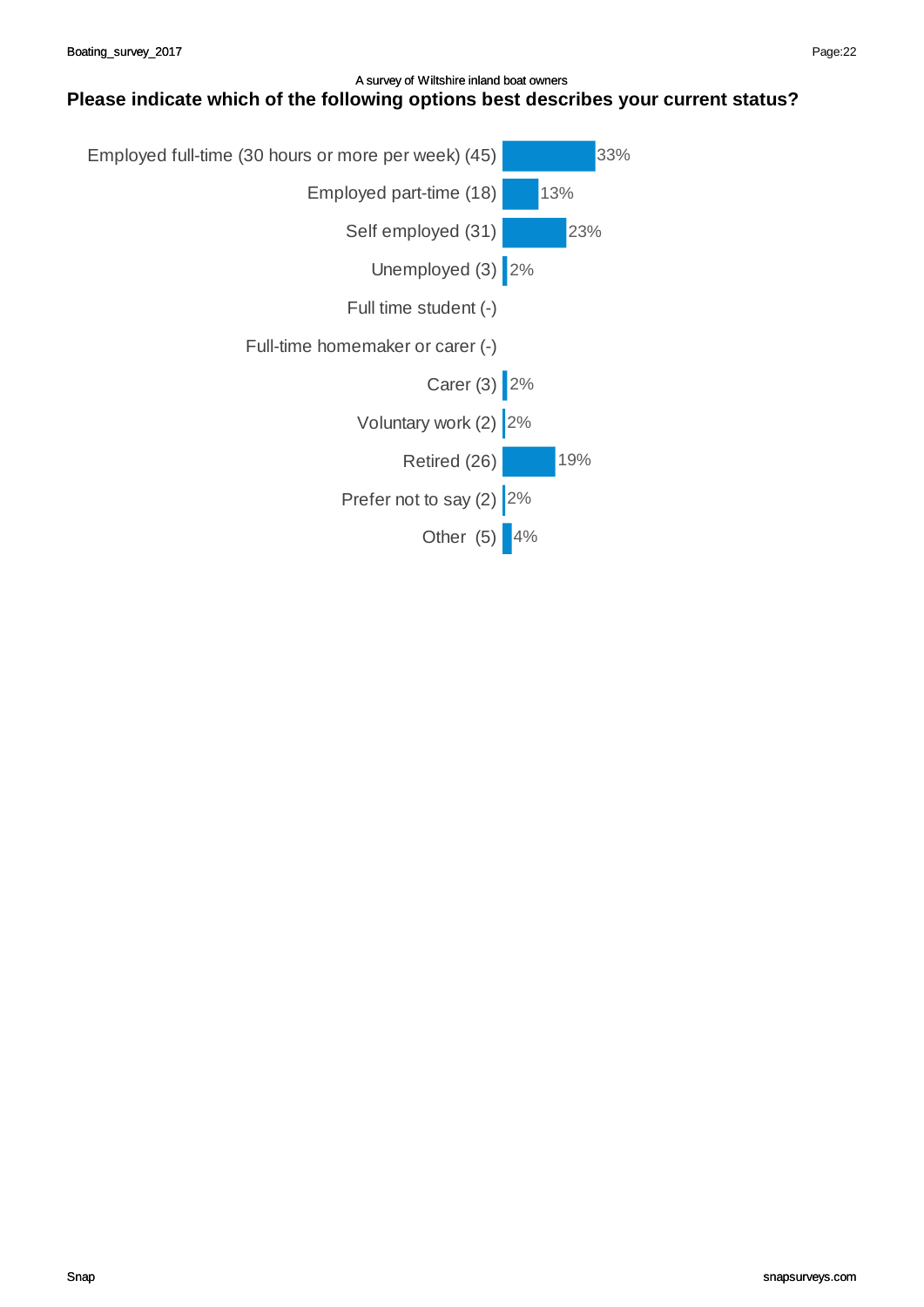#### **APPENDIX 2**

#### **Survey Publication Material**

#### Email

"I would be grateful if you could publicise this in any way you think will help us get a meaningful result. The copy we are using is:

Wiltshire Council has been asked by Government to assess the housing needs of those who use a boat as their primary residence and is inviting boat dwellers in Wiltshire to complete an online survey: [Wiltshire Inland waterways](https://surveys.wiltshire.gov.uk/snapwebhost/s.asp?k=150088600215) 

[survey](https://surveys.wiltshire.gov.uk/snapwebhost/s.asp?k=150088600215) [\(https://surveys.wiltshire.gov.uk/snapwebhost/s.asp?k=150088600215\)](https://surveys.wiltshire.gov.uk/snapwebhost/s.asp?k=150088600215)

The survey will be open until 30<sup>th</sup> September and will help the Authority to have a clearer view of the needs of those living on the Kennet & Avon Canal. For further information email: [canals@wiltshire.gov.uk"](mailto:canals@wiltshire.gov.uk)

#### Sent to:

Canal & River Trust; BANES Council; Julian House

Via Wiltshire Council Website